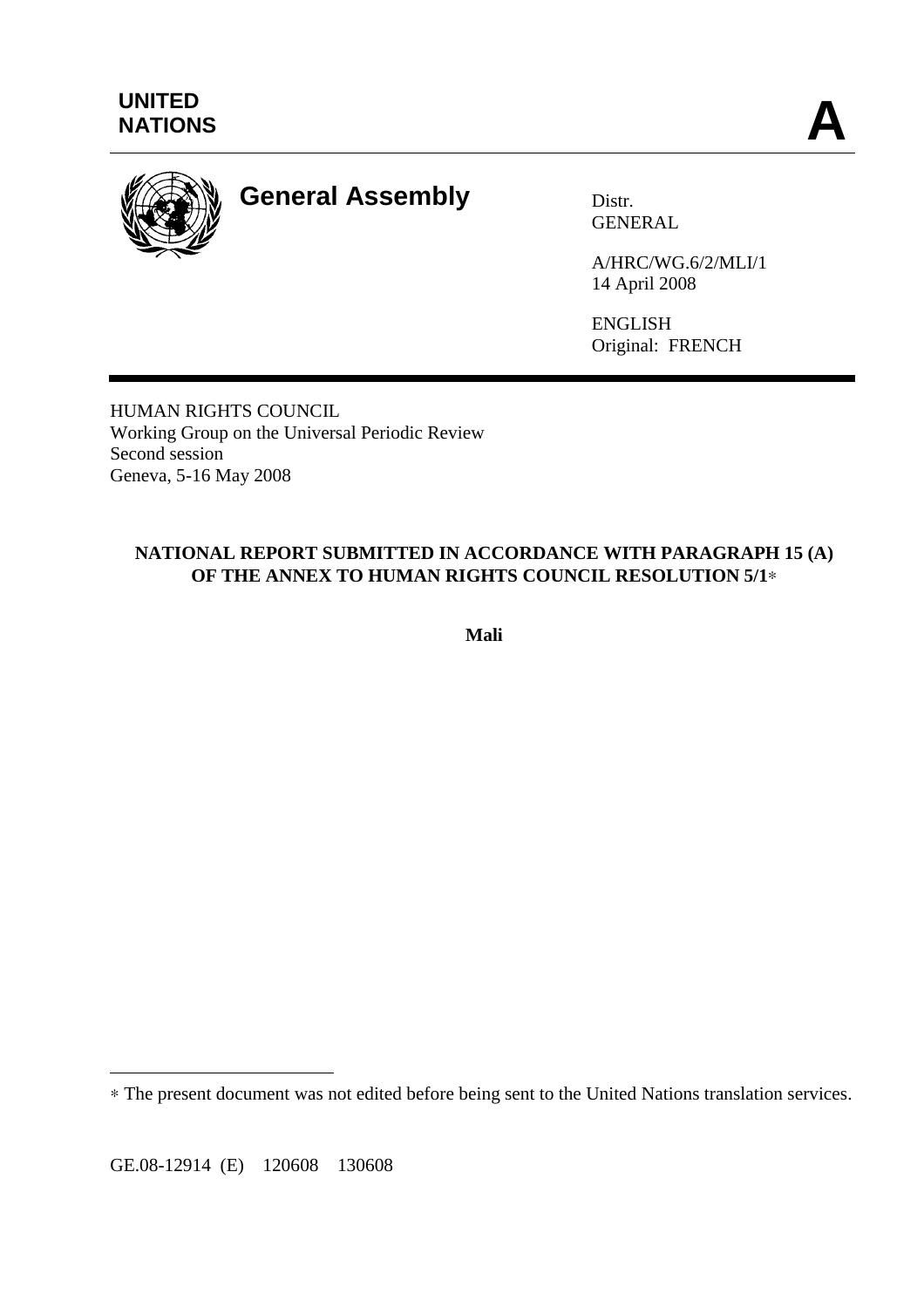## **CONTENTS**

*Paragraphs Page*

|                |                                          |                                             |                                                          |           | $\overline{4}$ |
|----------------|------------------------------------------|---------------------------------------------|----------------------------------------------------------|-----------|----------------|
| $\mathbf{I}$ . | OVERVIEW AND NORMATIVE AND INSTITUTIONAL |                                             |                                                          | $4 - 35$  | $\overline{4}$ |
|                | A.                                       |                                             |                                                          | $4 - 10$  | $\overline{4}$ |
|                | <b>B.</b>                                |                                             |                                                          | $11 - 23$ | 5              |
|                |                                          | 1.                                          |                                                          | $14 - 18$ | 5              |
|                |                                          | 2.                                          |                                                          | $19 - 20$ | 8              |
|                |                                          | 3.                                          |                                                          | $21 - 23$ | 9              |
|                | C.                                       |                                             |                                                          | $24 - 34$ | 9              |
|                |                                          | 1.                                          |                                                          | $26 - 30$ | 9              |
|                |                                          | 2.                                          |                                                          | $31 - 32$ | 10             |
|                |                                          | 3.                                          |                                                          | 33        | 10             |
|                |                                          | 4.                                          |                                                          | 34        | 10             |
|                | D.                                       |                                             |                                                          | 35        | 11             |
| II.            |                                          | PROMOTION AND PROTECTION OF HUMAN RIGHTS IN | $36 - 108$                                               | 11        |                |
|                | A.                                       |                                             |                                                          | $39 - 57$ | 11             |
|                |                                          | 1.                                          |                                                          | $39 - 43$ | 11             |
|                |                                          | 2.                                          |                                                          | $44 - 48$ | 12             |
|                |                                          | 3.                                          |                                                          | 49        | 12             |
|                |                                          | 4.                                          | Right to an effective remedy before the courts and right | $50 - 52$ | 13             |
|                |                                          | 5.                                          |                                                          | $53 - 54$ | 13             |
|                |                                          | 6.                                          |                                                          | $55 - 57$ | 13             |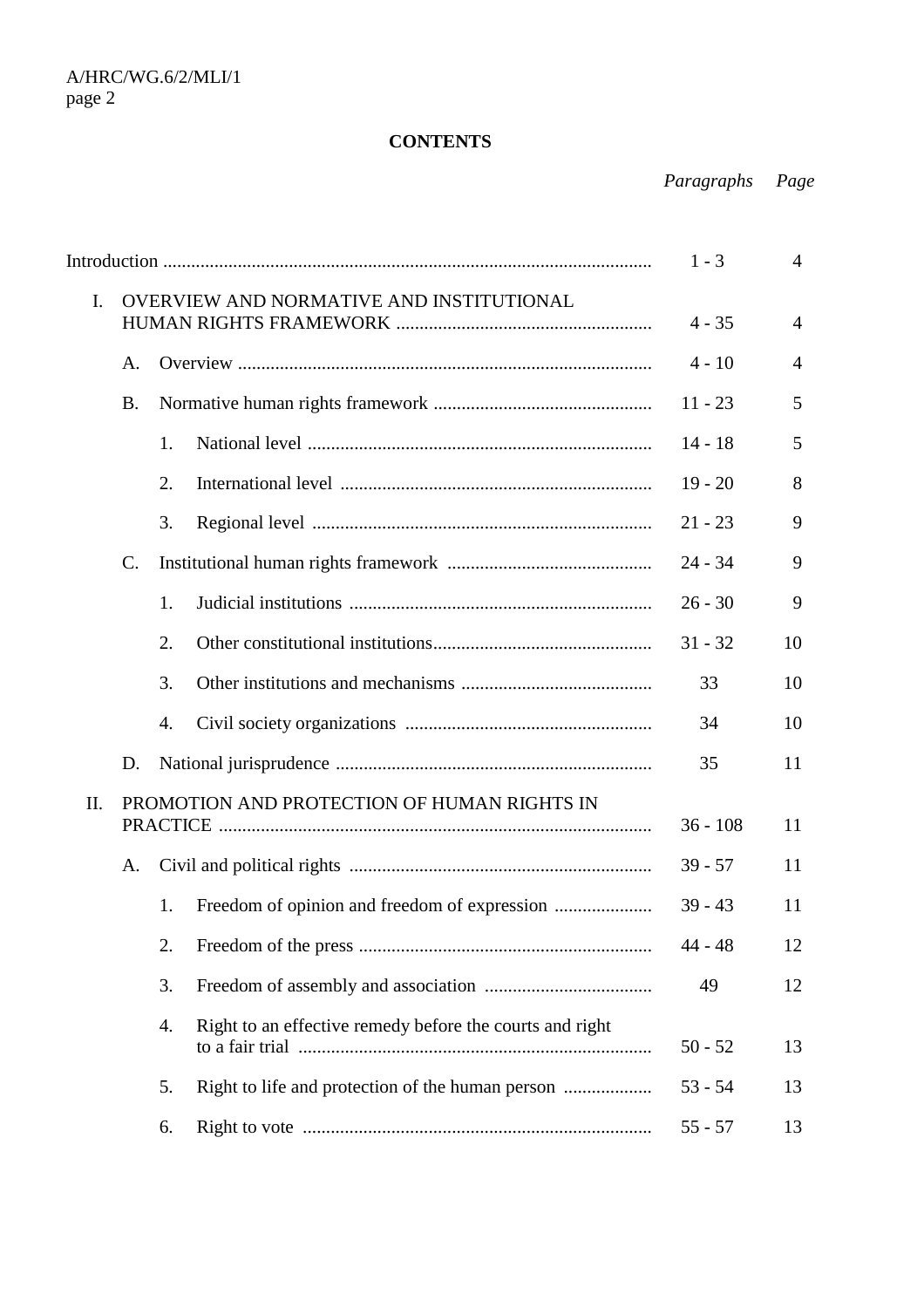$\mbox{A/HRC/WG}.6/2/\mbox{MLI}/1$  page  $3$ page 3

## **CONTENTS (***continued***)**

## *Paragraphs Page*

|      | <b>B.</b>       |                                                  | $58 - 81$   | 13 |
|------|-----------------|--------------------------------------------------|-------------|----|
|      |                 | 1.                                               | $61 - 69$   | 14 |
|      |                 | 2.                                               | $70 - 74$   | 15 |
|      |                 | 3.                                               | $75 - 80$   | 15 |
|      |                 | 4.                                               | 81          | 16 |
|      | C.              | Advancement and protection of women and children | $82 - 103$  | 16 |
|      | D.              |                                                  | $104 - 108$ | 18 |
| III. |                 | COOPERATION WITH HUMAN RIGHTS MECHANISMS         | $109 - 114$ | 19 |
|      | A.              |                                                  | 109         | 19 |
|      | <b>B.</b>       |                                                  | $110 - 111$ | 19 |
|      | $\mathcal{C}$ . |                                                  | $112 - 114$ | 19 |
| IV.  |                 | PROGRESS, GOOD PRACTICES, DIFFICULTIES AND       | $115 - 118$ | 20 |
|      |                 |                                                  | 115         | 20 |
|      | 1.              |                                                  | 116         | 20 |
|      | 2.              |                                                  | 117         | 21 |
|      | 3.              |                                                  | 118         | 22 |
| V.   |                 |                                                  | 119         | 22 |
| VI.  |                 |                                                  | 120         | 23 |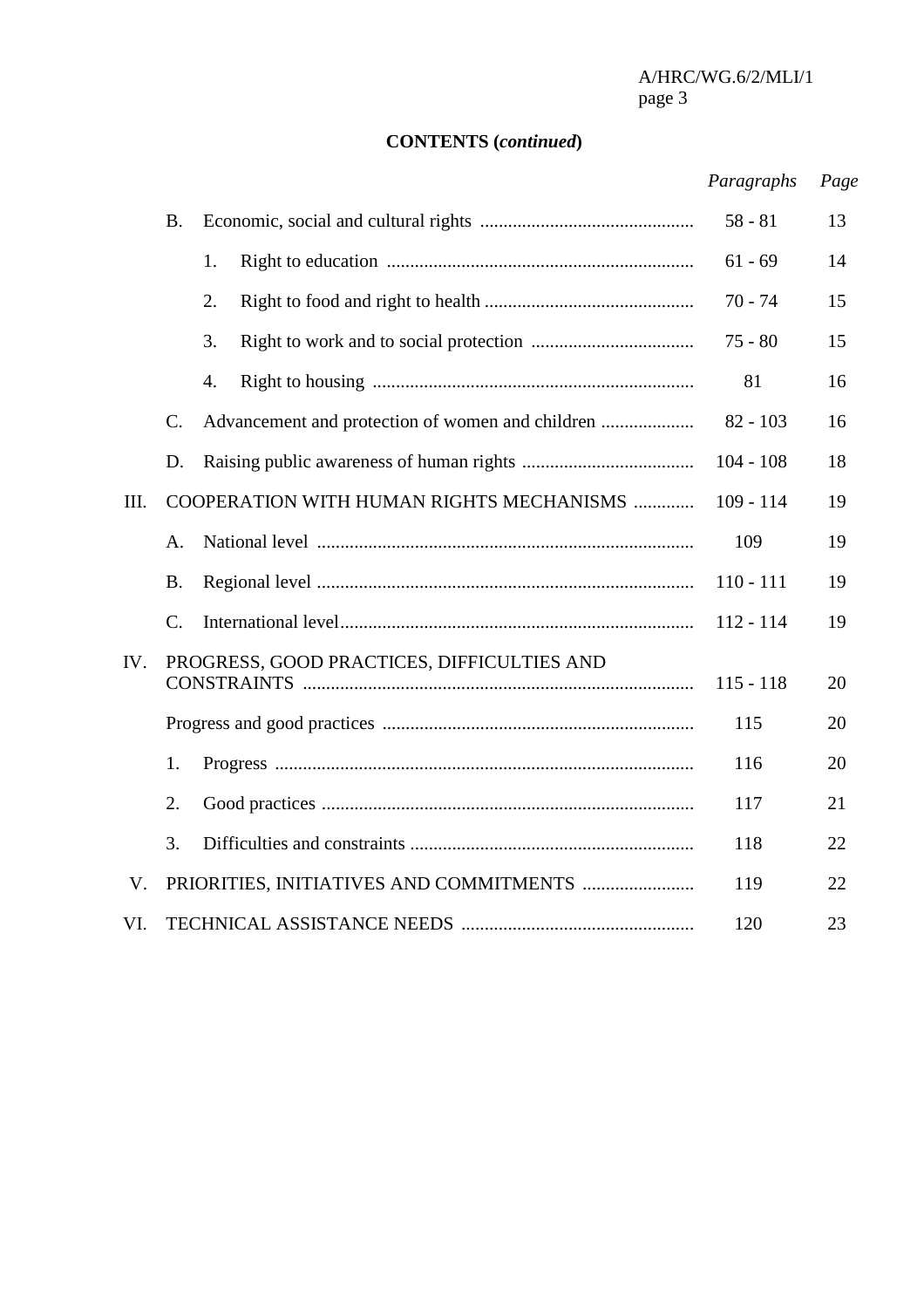## **Introduction: Methodology and consultation process**

1. This report was prepared in application of General Assembly resolution 60/251 of 15 March 2006 and in accordance with the General Guidelines for the preparation of information under the Universal Periodic Review (UPR) (Human Rights Council decision 6/102 of 27 September 2007). It describes the human rights situation in Mali on the basis of the provisions of the normative framework for human rights at the national, international and regional levels (Human Rights Council resolution 5/1 adopted on 18 June 2007, paragraphs 1, 2 and 3).

2. In order to gather the information necessary for the preparation of this report, broad consultations were undertaken at the national level with the main actors in the field of human rights. The process began with the establishment of an inter-ministerial Universal Periodic Review committee, made up of representatives of the relevant ministerial departments as well as the National Human Rights Commission and the principal civil society organizations working in the field of human rights. Within the Universal Periodic Review committee, a small technical group was established to draft the State party report, made up of five persons representing the Ministry of Foreign Affairs and International Cooperation, the Ministry of Justice, the Ministry for the Advancement of Women, Children and the Family, the Malian Human Rights Association (AMDH) and the Coalition of African NGOs working with Children (CANGOC).

3. Each member of the Universal Periodic Review committee submitted contributions for the preparation of this State party report, on the basis of which the technical drafting group prepared a first draft. This draft report was submitted for comments and amendments to the plenary of the Universal Periodic Review committee, which adopted it on 11 March 2008, and for consideration by the Government on 19 March 2008.

## **I. OVERVIEW AND NORMATIVE AND INSTITUTIONAL HUMAN RIGHTS FRAMEWORK**

## **A. Overview**

4. Mali is a landlocked country located in the heart of West Africa in the Sudano-Sahelian zone. It covers an area of  $1,241,238 \text{ km}^2$ , 65 per cent of which is desert or semi-desert. It shares 7,200 km of borders with its neighbours: Algeria to the north, Burkina Faso and Niger to the east, Côte d'Ivoire and Guinea to the south, and Mauritania and Senegal to the west.

5. The country is divided into eight administrative regions and one district (Bamako), as well as 49 *cercles,* made up of 703 rural and urban *communes*. Mali's population, estimated at more than 13 million, of which more than 51 per cent are women, is characterized by its extreme youth. The gross school enrolment rate between 2006 and 2007 was 77.6 per cent. The natural demographic growth rate between 2002 and 2006 was 2.2 per cent. The vast majority of the population lives in rural areas and works in the primary sector.

6. Mali is an ethnic and cultural melting pot. The population is made up of Muslims, Christians and animists.

7. The Malian economy is based on agriculture, stockbreeding, fishing, crafts, trade, mining, industry and small and medium-sized enterprises. The gross domestic product (GDP) per capita was CFAF 188,940 in 2007 (equivalent to approximately US\$ 437) and the average annual growth rate of GDP between 2002 and 2006 was 5.2 per cent. The majority of the Malian population lives below the poverty line. Moreover, Mali is very vulnerable to fluctuations in the world market price for cotton, its primary export.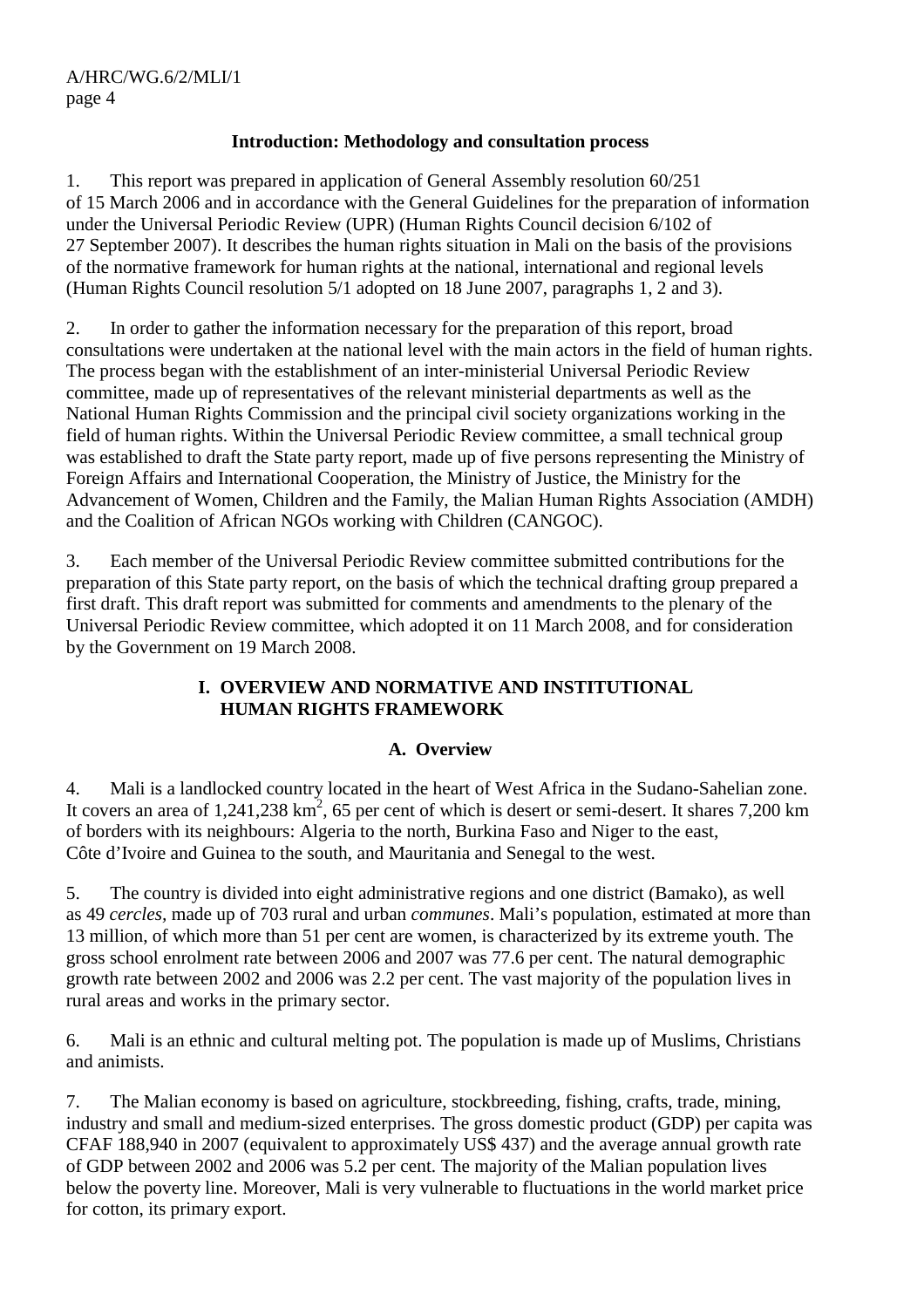8. Mali is a country with a millennia-old civilization, and its current political and human rights practices derive from its own history and universal democratic values.

9. In fact, in 1236, under the great Empire of Mali, a governance charter entitled the Charter of Kouroukan Fouga was adopted, which had all the attributes of a constitution and contained provisions relating to human rights, notably the right to life and the right to property.

10. Since gaining its independence on 22 September 1960, the country has lived through three political regimes, with a transition following the events of 26 March 1991:

- From 1960 to 1968: a socialist regime led by a de facto single party, (U.S. RDA)
- From 1968-1991: a military regime that introduced a single constitutional party in 1974 (UDPM)
- From 1992 to the present day: a pluralist democracy and rule-of-law regime characterized by a full multiparty system established by the Constitution of 25 February 1992

## **B. Normative human rights framework**

11. All of the constitutions and constitutional texts promulgated in Mali since its accession to independence in 1960 have proclaimed fundamental rights and freedoms of the human person. Since 1991, the promotion and protection of human rights have been incorporated in a pluralist democratic framework based on the rule of law and decentralization.

12. The current Constitution of 25 February 1992 places particular emphasis on human rights and freedoms. Thus, in the preamble to the Constitution, Mali subscribes to the Universal Declaration of Human Rights and the African Charter on Human and Peoples' Rights and undertakes to defend the specific rights of women and children and to ensure an improvement in the quality of life of all its citizens.

13. The commitment to the Declaration and the Charter in the preamble to the Constitution confers constitutional status on those two instruments of international and regional scope.

## **1. National level**

14. Title 1 of the Constitution of 25 February 1992 is entirely concerned with the rights and duties of the human person. The rights and freedoms recognized therein include:

- The right to life, liberty, security of person and physical integrity (art. 1)
- Equal rights and duties for all, particularly equality before the law and public authorities, as well as prohibition of any discrimination on the grounds of social origin, colour, language, race, sex, religion or political opinion (art. 2)
- Prohibition of torture, ill-treatment or cruel, inhuman, humiliating or degrading treatment (art. 3)
- The right to freedom of thought, conscience, religion, worship, opinion, expression and creation (art. 4)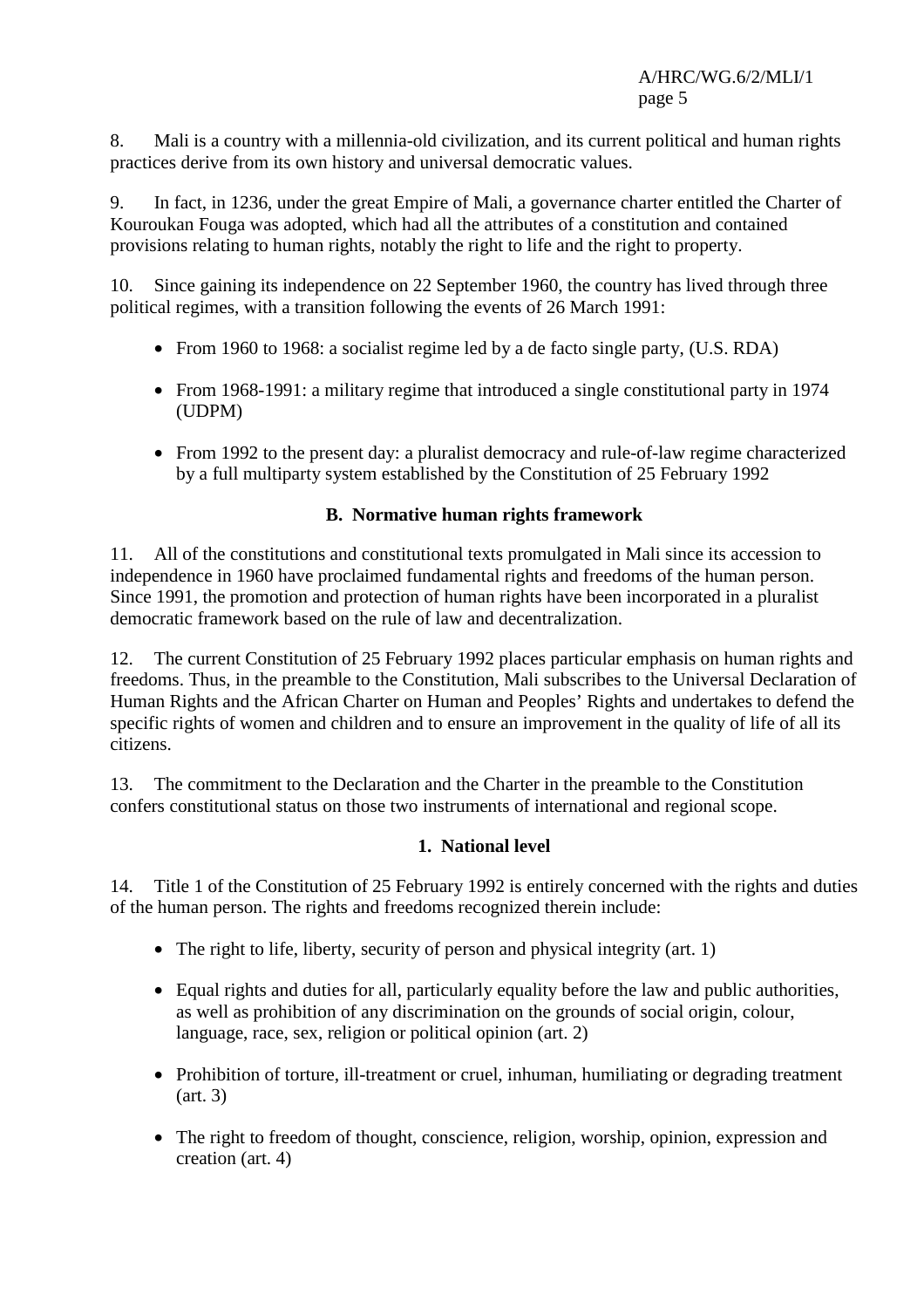- Freedom of movement, freedom of choice of residence, and freedom of association, assembly, procession and demonstration (art. 5)
- Inviolability of residence, property, private and family life, and confidentiality of correspondence and communication (art. 6)
- Freedom of the press, equality of access to the State media, and freedom of artistic and cultural creativity (arts. 7 and 8)
- Presumption of innocence, rights of defence, and non-retroactivity of laws (art. 9)
- The right to own property and freedom of enterprise (arts. 13 and 14)
- The rights to education, instruction, training, employment, housing, leisure, health, social protection and a healthy environment (arts. 15, 17, 18 and 19)
- Freedom of trade unions and the right to strike (arts. 20 and 21)

15. In order to implement these fundamental human rights and freedoms, the various Malian constitutions granted the legislator the authority to establish the conditions for their enjoyment and the procedures for exercising them. In this context, the following main laws were adopted:

## **(a) Right to life, freedom, security and integrity of person**

- Act No. 01-079 of 20 August 2001 on the Criminal Code criminalizes attacks on liberty, crimes and offences against the person, specifically homicide, assault, acts of violence, illegal arrests and false imprisonment. In addition, the Act covers most of the crimes that fall within the purview of the International Criminal Court.
- Act No. 01-080 of 20 August 2001 on the Code of Criminal Procedure.
- Decree No. 99-254 of 15 September 1999 on the Code of Civil, Commercial and Social Procedure

## **(b) Personal status laws**

- Act No. 62-18/AN-RM of 3 February 1962, amended by Act No. 95-70 of 25 August 1995, on the Nationality Code
- Act No. 62-17/AN-RM of 3 February 1962 on the Marriage and Guardianship Code
- Order No. 73-036 of 31 July 1973 on the Kinship Code

## **(c) Prohibition of slavery, servitude and torture**

- The Criminal Code and the Labour Code prohibit slavery and all similar practices
- The Criminal Code provides penalties for acts of torture and violence resulting in mutilation, amputation or any other disability or illness
- The law on the status of police officers prohibits officers, while on or off duty, from committing acts of torture and cruel, inhuman, degrading or humiliating treatment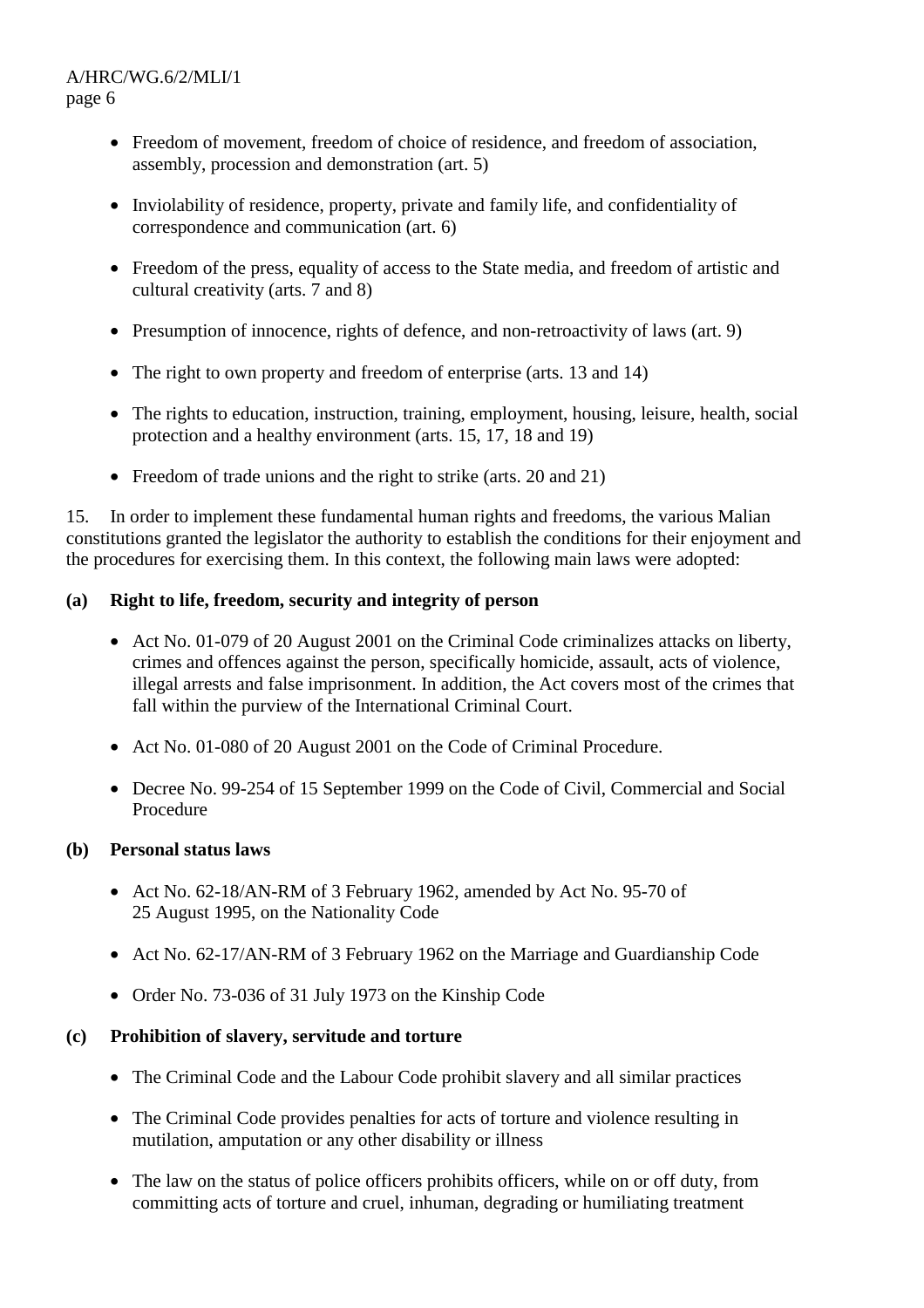## **(d) Freedom of thought, conscience, religion, opinion and expression**

- Act No. 00-046 of 7 July 2000 on regulations governing the press and press offences
- Act No. 92-038 of 24 December 1992 establishing the Higher Council on Communication
- Act No. 93-001 of 6 January 1993 concerning the Organization Act on the establishment of the National Committee for Equal Access to State Media
- Act No. 61-86/AN-RM of 21 July 1961 organizing religious freedom and worship

#### **(e) Freedom of assembly, association, procession and demonstration**

- Act No. 04-038 of 5 August 2004 on associations
- Act No. 00-047 of 13 July 2000 on the status of opposition political parties
- Act No. 05-047 of 18 August 2005 relating to a charter of political parties

#### **(f) Right to take part in the administration of public affairs and to participate in the election of leaders**

• Act No. 06-044 of 4 September 2006 on an electoral law establishing the conditions for election, eligibility and ineligibility to stand for election, rules governing the organization of elections and the different appeal mechanisms.

#### **(g) Right to work, rest and social security and freedom of trade unions**

- Act No. 92-020 of 23 September 1992 on the Labour Code, which recognizes the right of all citizens to work, rest and training, and includes an absolute prohibition on forced or compulsory labour. It also recognizes the right of all workers to join a trade union of their choice and the right to strike.
- Order No. 79-07 of 18 January 1979 on the pension plan for civil servants
- Act No. 99-041 of 12 August 1999 on a social security code for the Republic of Mali
- Act No. 95-071 of 21 August 1995 on the retirement scheme for members of parliament
- Order No. 33 CMLN of 30 September 1971 on the military pension regime
- Order No. 041 CMLN of 6 December 1971 on the military invalidity regime

#### **(h) Right to education and health**

- Act No. 99-046 of 28 December 1999, on an Outline Education Act
- Act No. 02-049 of 22 July 2002, on an Outline Health Act
- Act No. 02-044 of 24 June 2002 on reproductive health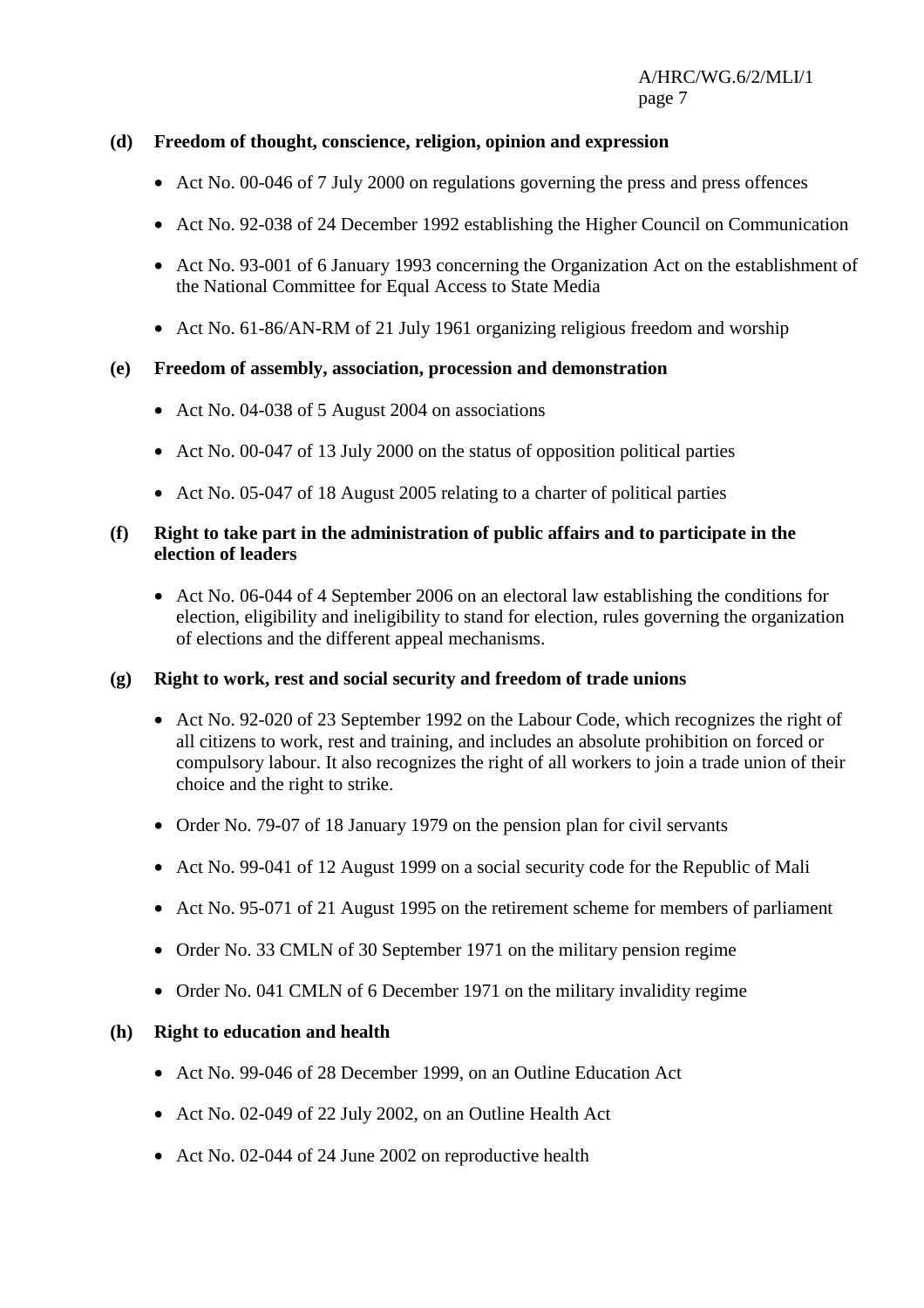16. In addition, Mali has adopted general policies for the promotion and protection of women and children, for the development of education, health and justice, and to combat poverty.

17. The tradition of constitutionally proclaiming rights and freedoms in Mali has always been underpinned by ratification of the principal international and regional human rights instruments.

18. Under the provisions of article 116 of the Constitution of 25 February 1992, these instruments, like other ratified treaties, take precedence over national legislation once they are published. Mali has ratified the following legal instruments.

## **2. International level**

- 19. Principal instruments:
	- International Covenant on Civil and Political Rights and the first Optional Protocol thereto
	- International Covenant on Economic, Social and Cultural Rights
	- International Convention on the Elimination of All Forms of Racial Discrimination
	- Convention on the Elimination of All Forms of Discrimination against Women and Optional Protocol thereto
	- Convention on the Rights of the Child
	- International Convention on the Protection of the Rights of All Migrant Workers and Members of Their Families
	- Convention against Torture and Other Cruel, Inhuman or Degrading Treatment or Punishment
- 20. Relevant legal instruments:
	- Optional Protocol to the Convention on the Rights of the Child on the involvement of children in armed conflict
	- Optional Protocol to the Convention on the Rights of the Child on the sale of children, child prostitution and child pornography
	- Optional Protocol to the Convention against Torture and Other Cruel, Inhuman or Degrading Treatment or Punishment
	- Geneva Conventions of 1949 and their Additional Protocols I and II
	- Convention on the Prevention and Punishment of the Crime of Genocide
	- 1951 Convention relating to the Status of Refugees and Protocol thereto
	- Rome Statute of the International Criminal Court
	- The principal conventions of the International Labour Organization, in particular Nos. 4, 6, 29, 87, 98, 100, 105, 111, 138, and 182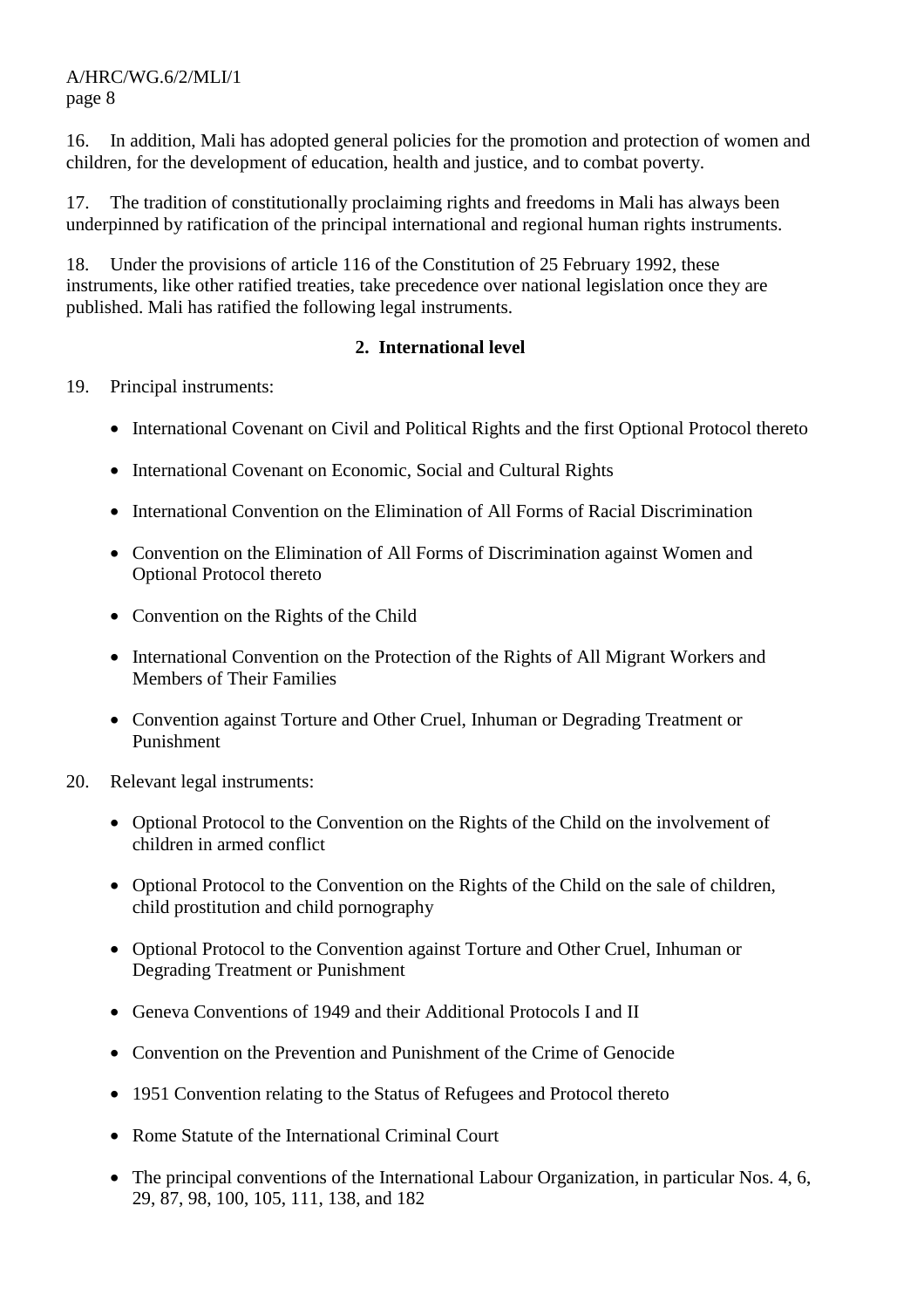• The principal conventions of the United Nations Educational, Scientific and Cultural Organization (UNESCO), in particular the Convention against Discrimination in Education

## **3. Regional level**

- 21. Legal instruments:
	- African Charter on Human and Peoples' Rights
	- African Charter on the Rights and Welfare of the African Child
	- Protocol to the African Charter on Human and Peoples' Rights on the Establishment of an African Court on Human and Peoples' Rights
	- Protocol to the African Charter on Human and Peoples' Rights on the Rights of Women in Africa
	- African Union Convention governing the specific aspects of refugee problems in Africa

22. Human rights commitments undertaken in the framework of the Economic Community of West African States (ECOWAS) and the Francophonie.

23. The African Peer Review System, established under the New Partnership for Africa's Development (NEPAD), whose objective is to promote cooperation between African States in order to guarantee the promotion and protection of human rights by evaluating the implementation of the obligations undertaken by each of the States.

## **C. Institutional human rights framework**

24. Each of the eight constitutional institutions provided for in article 25 of the Constitution plays, to varying degrees, a direct or indirect role in the promotion and protection of human rights. These institutions are the President of the Republic, the Government, the National Assembly, the Supreme Court, the Constitutional Court, the High Council of the Communities, the High Court of Justice, and the Economic, Social and Cultural Council.

25. Of these institutions, those that have a direct role in the promotion and protection of human rights are the Government, the National Assembly, the Supreme Court and the Constitutional Court.

## **1. Judicial institutions**

## **(a) The Supreme Court and other courts and tribunals**

26. According to article 81 of the Constitution, judicial power is exercised by the Supreme Court and the other courts and tribunals, independently of the executive and legislative powers. Accordingly, these courts ensure respect for the rights and freedoms defined in the Constitution.

27. Since judicial power is vested in judges, they have primary responsibility for ensuring the effective protection of these rights. Such protection is provided throughout the national territory, through the judicial and administrative authorities. The right to bring cases before these authorities is formally recognized for all persons, without any limitations other than those relating to legal personality, the time limit for entering an appeal and capacity to bring an action.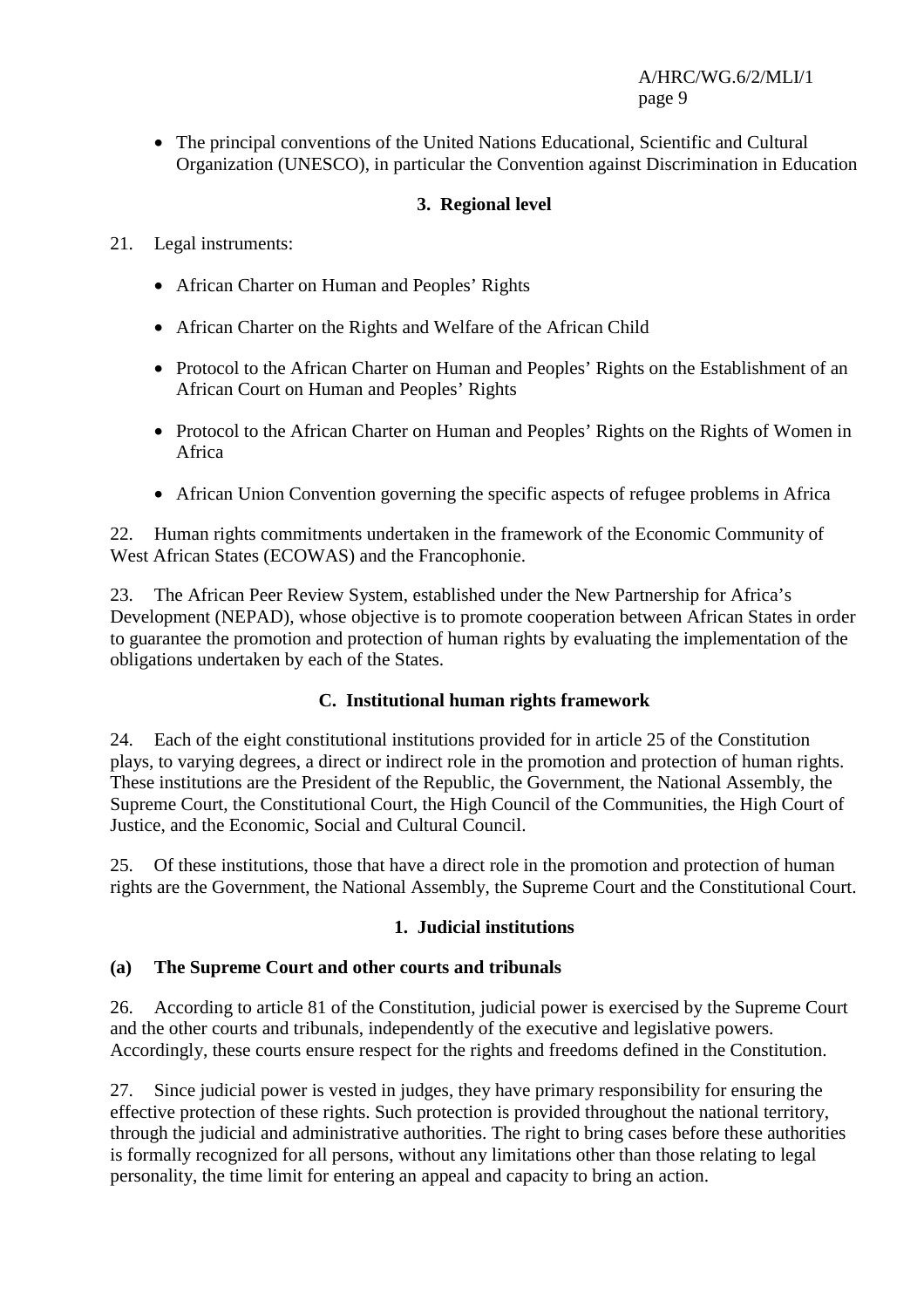28. The organization and functioning of the courts and tribunals satisfy the great standards of international justice, that is, equality before the law without any discrimination, independence and impartiality of the judiciary, the presumption of innocence, legality of offences and penalties, the double hearing principle, and the right to a defence, assistance and legal aid.

## **(b) The Constitutional Court**

29. The Constitutional Court is the principal guarantor of fundamental human rights and public freedoms. It discharges this role by monitoring the constitutionality of legislation and the legality of elections, and regulating the activities of institutions and public authorities (article 85 of the Constitution).

30. Its decisions are not open to appeal. They are binding on public authorities, on all administrative and judicial authorities and all natural and legal persons (article 94 of the Constitution).

## **2. Other constitutional institutions**

31. The Government plays an essential role in the promotion and protection of human rights through its various ministries, in particular the ministries for foreign affairs and international cooperation, security, justice and the advancement of women, children and the family, territorial and local community administration, health, education, agriculture and social development and solidarity.

32. The National Assembly contributes to the promotion and protection of human rights through its legislative activities and monitoring of government action. It is responsible for making the rights enshrined in the Constitution a reality and providing legislative follow-up to the international and regional commitments undertaken by Mali. Through Government question time and the commissions of inquiry, it can question the Government on any situation involving human rights violations and call on it to adopt appropriate measures to put an end to such situations.

## **3. Other institutions and mechanisms**

33. Alongside these constitutional institutions, there are also independent administrative authorities and mechanisms that act more directly in the promotion and protection of human rights. These are the National Ombudsman, the National Human Rights Commission, the Higher Council on Communication, the National Committee for Equal Access to State Media, the National Independent Electoral Commission, and the Forum for Democratic Discussion.

## **4. Civil society organizations**

34. Several civil society organizations are active in the field of human rights. They contribute to the promotion and protection of human rights, in particular through:

- Prevention (awareness-raising activities, participation in the decision-making process, mediation, and observation of trials and elections)
- Denouncing abuses (petitions, communications, public demonstrations)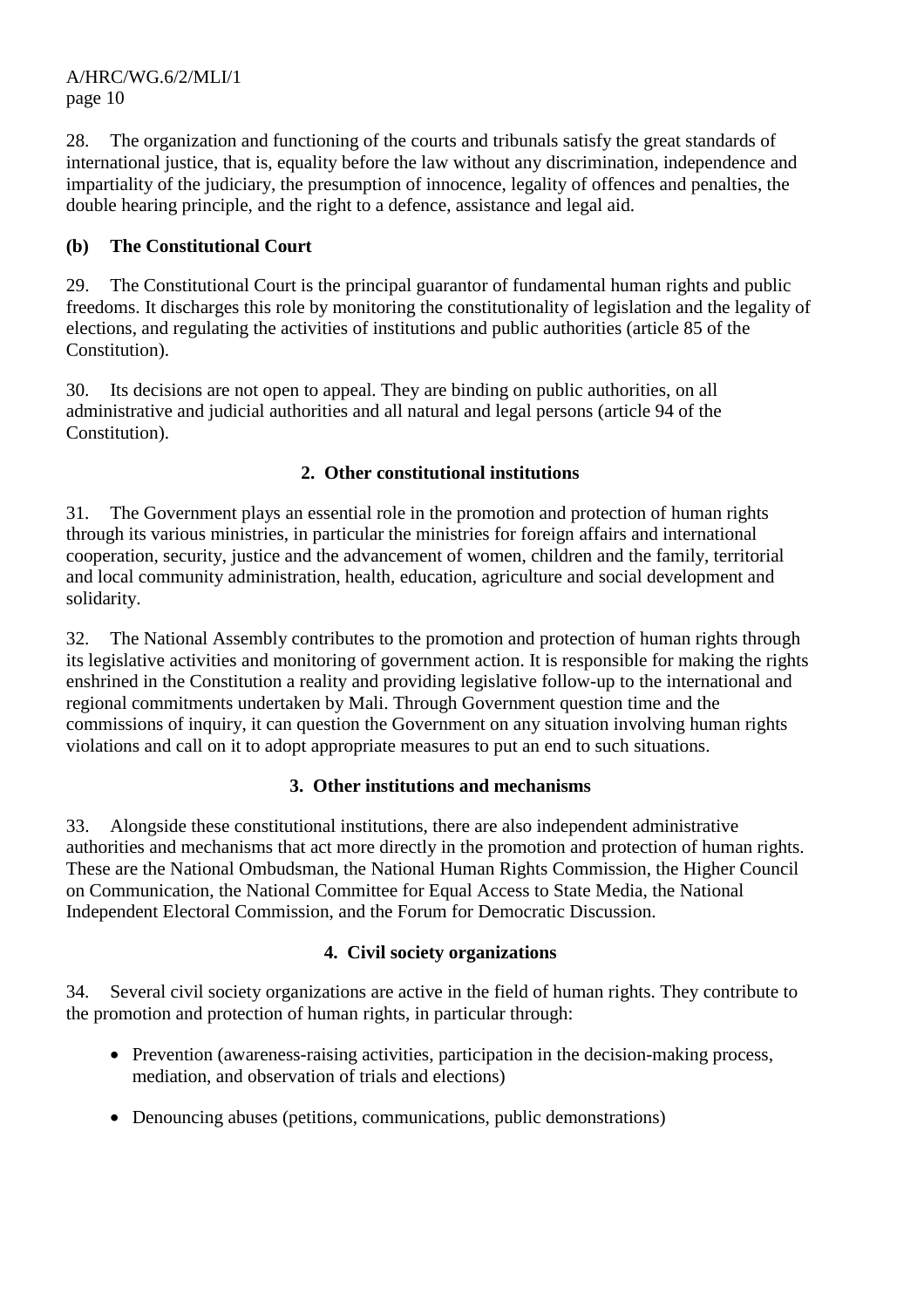- Disseminating information on rights and freedoms to the general public and target groups (women, children, persons with disabilities, etc.)
- Recommendations to the Government aimed at greater protection and promotion of rights and freedoms

## **D. National jurisprudence**

35. The Constitutional Court has taken a number of decisions in cases relating to human rights, in particular:

- Decision No. 96-003 of 25 October 1996, which censured a provision of the electoral law because it violated the principle of equality of voters and candidates
- Decision No. 96-004 of 11 November 1996, which provided that civil servants in the Constitutional Court should enjoy equality of treatment with their colleagues in the civil service
- Decision No. 97-007 of 17 January 1997 concerning the denial of the right to vote to a Malian citizen with full civic and political rights because he had been living abroad for more than a year
- Decision No. 97-046 of 25 April 1997 declaring invalid, throughout the country, the results of the first round of legislative elections held on 13 April 1997, because of the poor organization of those elections and the numerous irregularities recorded

## **II. PROMOTION AND PROTECTION OF HUMAN RIGHTS IN PRACTICE**

36. Mali has ratified the main international juridical instruments relating to human rights and international humanitarian law. According to article 116 of the Constitution, subject to their implementation by the other party, treaties or agreements which have been lawfully ratified or approved take precedence once published, over domestic laws.

37. In addition to the guarantee of applicability enshrined in the Constitution, Mali has over time incorporated the provisions of certain international instruments into its domestic legislation. With a view to meeting its international human rights obligations, Mali has adopted and implemented various policies, programmes and measures relating to the promotion and protection of human rights.

38. A review of the implementation of international obligations shows that considerable progress has been made with regard to the exercise of certain rights, but also shows that challenges remain with regard to other rights.

## **A. Civil and political rights**

## **1. Freedom of opinion and freedom of expression**

39. Article 4 of the Constitution enshrines the principles of freedom of opinion and freedom of expression as the basis for any democracy. The national legislative framework poses no particular obstacle to the enjoyment of those freedoms, as is shown by the number and dynamism of stakeholders in the cultural and artistic sectors.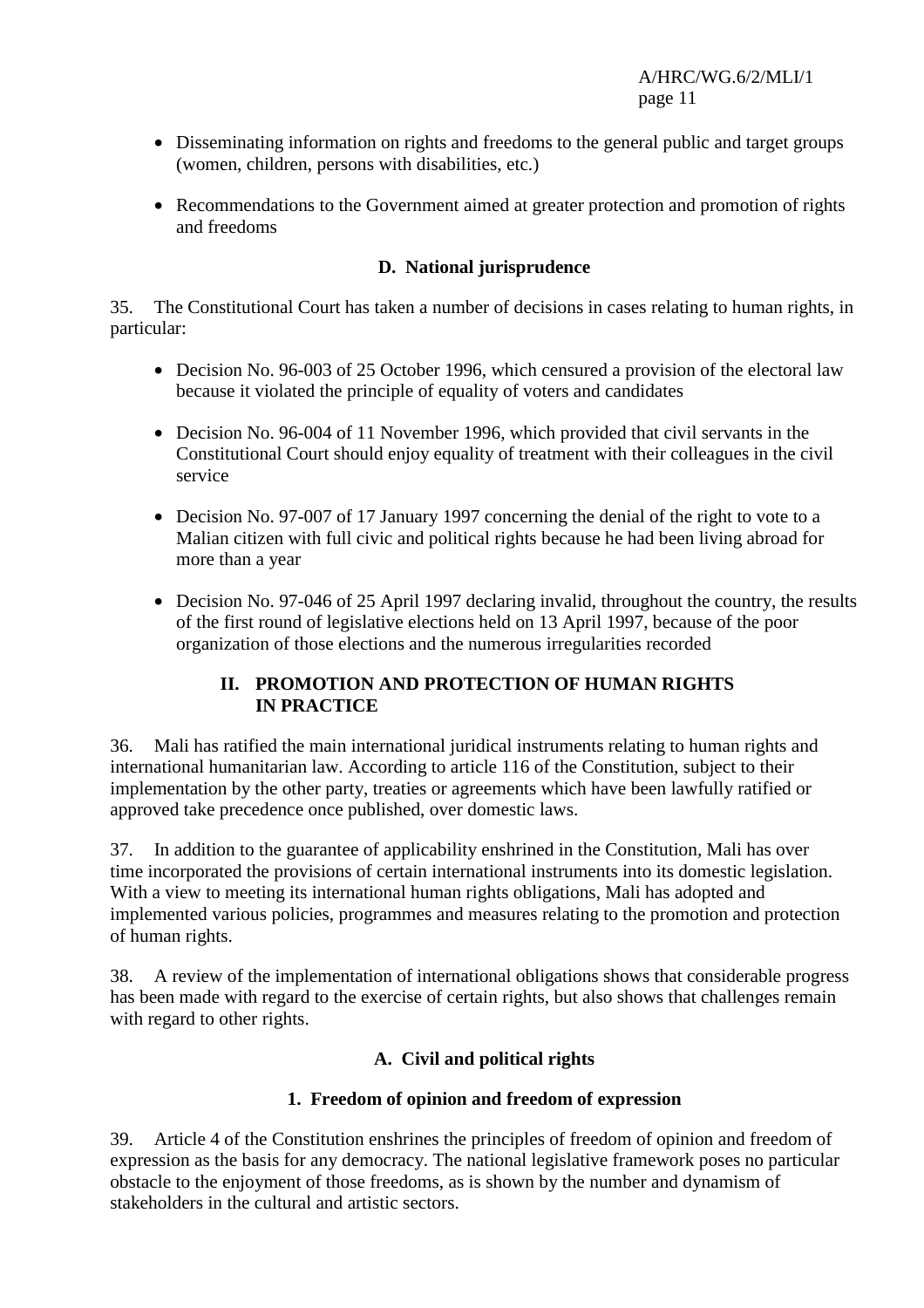40. Furthermore, freedom of expression is reflected in Mali's multiparty system (113 officially recognized political parties), and in the strengthening of the status of the opposition.

41. One example of the practical exercise of the right to freedom of expression in Mali was the establishment in 1994 of a forum on democracy and human rights known as the "Forum for Democratic Discussion". Every year on 10 December, the anniversary date of the Universal Declaration of Human Rights, the Government organizes a national human rights forum at which citizens can question ministers, before a panel made up of national and foreign public figures, on any violations of their rights alleged to have occurred in the course of the year.

42. The forum is broadcast live on radio and television. Ministers provide answers to the questions raised during the meeting, following which the honorary panel makes recommendations to the Government.

43. The Forum for Democratic Discussion is intended to increase awareness at the national and international level of the human rights situation in Mali and provide active pedagogical assistance for the achievement of a democratic culture of promotion and protection of the rights and freedoms of citizens. The establishment of such a permanent forum testifies to the authorities' political will and commitment to promote a culture of human rights and democracy in the Republic of Mali.

## **2. Freedom of the press**

44. Being aware of the importance of a free and independent press in a democracy, the Government has adopted policies and measures to reinforce freedom of the press and encourage the establishment and support the operations of a number of written and broadcast media outlets. These measures include Act No. 00-046 of 7 July 2000 on the press and offences against the legislation on the press.

45. Pursuant to that Act, insulting the Head of State is no longer considered to be an offence justifying preventive detention; the Act likewise tends to impose fines rather than arrest and detention for offences committed in the press.

46. The Act also provides for the allocation of financial assistance to the press from the State budget. These measures have facilitated the creation of both written and audio-visual media outlets. Currently there are more than 30 independent written press outlets in Mali. The Government has made available 406 radio frequencies and 300 radio stations are already broadcasting.

47. The establishment of the Higher Council on Communication and the Committee for Equal Access to State Media has also facilitated better regulation of the media sector, balance and pluralism of information sources and the fair sharing of broadcast time and press coverage for candidates and political parties during election campaigns.

48. Considerable progress has been made in the area of liberalization and regulation of the media sector. This explains the trend towards decriminalization of offences against the legislation on the press as set out in Act No. 00-046 of 7 July 2000.

## **3. Freedom of assembly and association**

49. The provisions of the Constitution and other legislation on freedom of assembly and association have facilitated the achievement of these rights. A number of officially registered associations, many of which are active in the human rights field, operate freely throughout the country.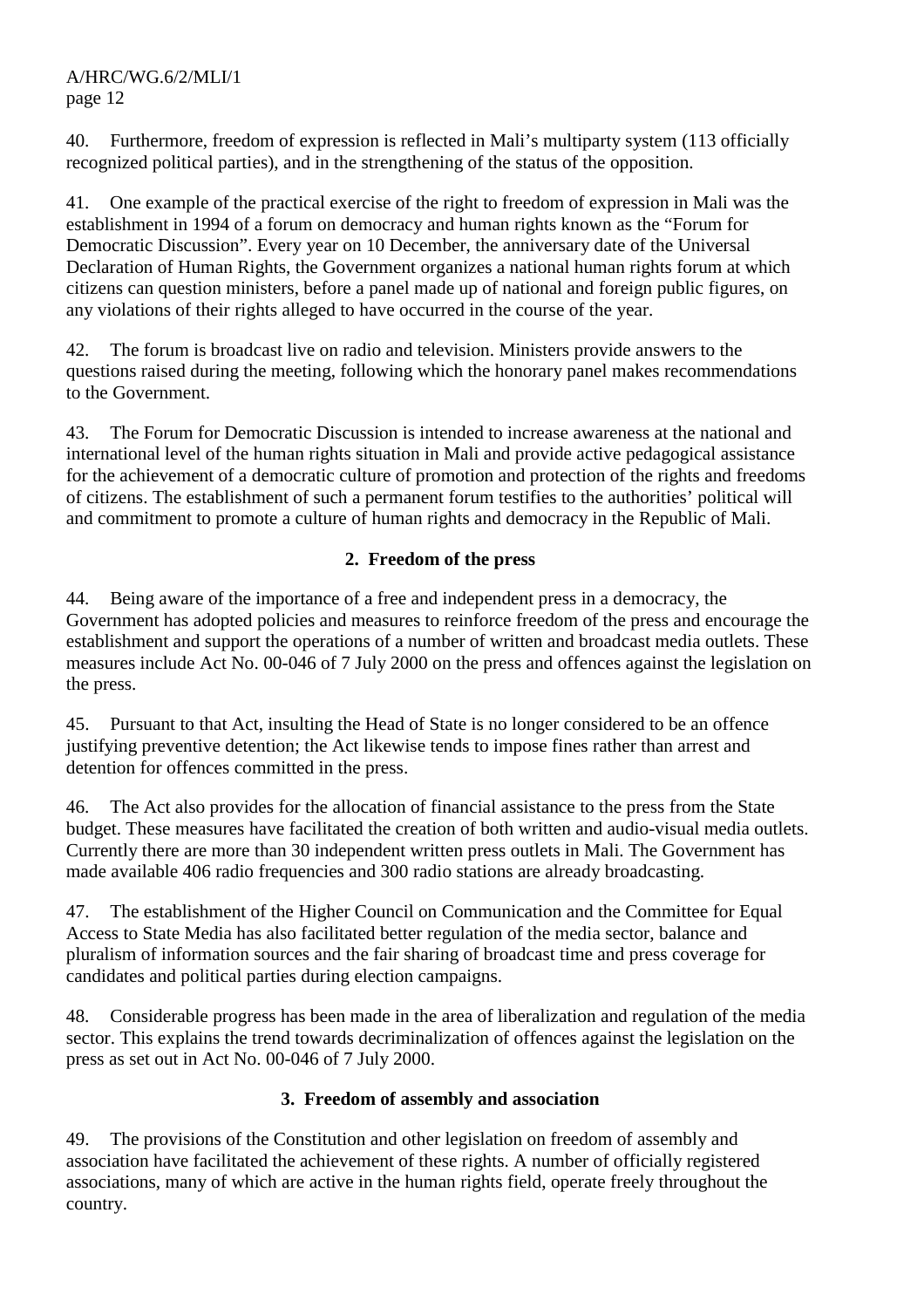## **4. Right to an effective remedy before the courts and right to a fair trial**

50. In accordance with the Constitution and international norms, the judicial system in Mali is based on the principles set out in international and regional human rights instruments.

51. In collaboration with bilateral partners, for example Canada and France, and multilateral partners including the World Bank, the United Nations Development Programme (UNDP) and the United Nations Children's Fund (UNICEF), the Government has instituted a justice reform programme entitled the Ten-Year Justice Development Programme (PRODEJ), implementation of which has strengthened the judiciary and its ability to protect human rights.

52. Access to justice nevertheless remains limited as a result of various factors, including remoteness of courts, the slowness and complexity of judicial procedures, and the difficulty of ensuring the observance of codes of practice by certain stakeholders.

## **5. Right to life and protection of the human person**

53. The Constitution and Criminal Code contain guarantees against assault and battery, arbitrary detention, acts of torture and other cruel, inhuman or degrading treatment. While capital punishment is still part of Mali's legal arsenal, it should be noted that the death penalty has not been enforced since 1979 and a moratorium has been in effect since 1984.

54. On 17 October 2007, the Government's Council of Ministers approved a bill on the abolition of the death penalty, which was submitted to the National Assembly.

## **6. Right to vote**

55. In order to ensure the transparency and efficiency of the various electoral processes, a National Independent Electoral Commission (CENI) was established in 1997 to organize and monitor elections, and an Elections Department (DGE) was established in 2000 to prepare and manage voters' lists and design and print voter cards. These measures have made a significant contribution to improving the electoral system in Mali. As a result, presidential, legislative and local elections have been held regularly since 1992 in full compliance with the principles of democracy and transparency.

56. The electoral system has made a significant contribution to guaranteeing the right to vote and the regular holding of transparent elections, but there have nevertheless been some isolated cases of fraud, albeit not serious enough to impair the validity of the elections, and voter turnout is low. More must therefore be done to improve the electoral system and adapt it to the situation in the country.

57. Accordingly, in February 2008 the President of the Republic appointed a well-known figure, assisted by a multidisciplinary team, to study ways of consolidating democracy in Mali and report back to him.

## **B. Economic, social and cultural rights**

58. With a view to better coordination of its development policies and programme, in May 2002 the Government adopted a Poverty Reduction Strategy Framework (PRSF) as a frame of reference for all development policies. The second generation of that framework, the Growth and Poverty Reduction Strategy Framework (GPRSF) covering the period 2007-2011, is currently being implemented.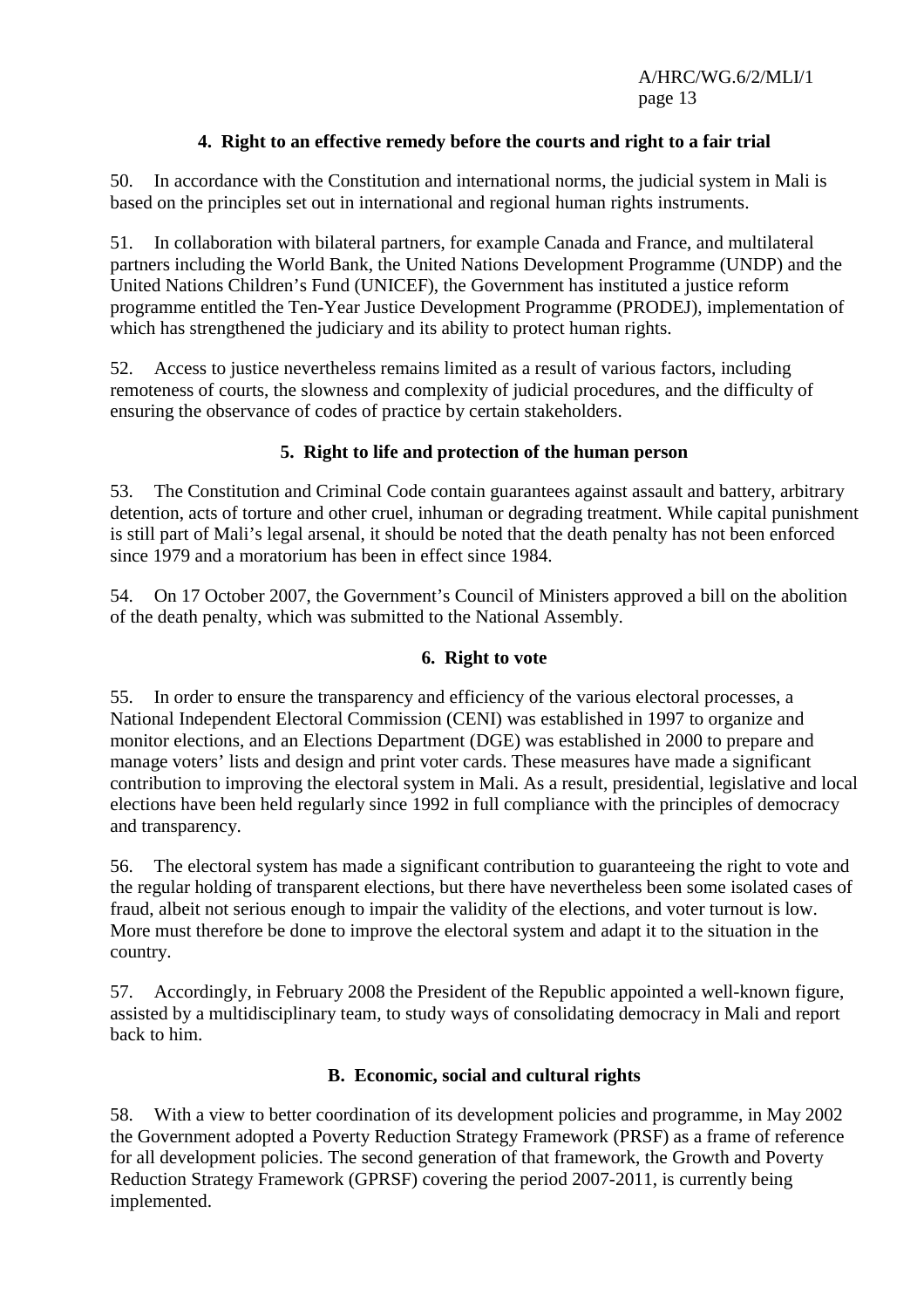59. Both the PRSF and the GPRSF take into account the lines of action and Millennium Development Goals adopted by the United Nations.

60. In order to be relevant, sector-by-sector analysis of economic, social and cultural rights must take into account fundamental human needs. Although progress has undeniably been made, most social development indicators have highlighted a number of weaknesses and inadequacies, particularly in the areas of education and health.

## **1. Right to education**

61. Article 18 of the Constitution of Mali recognizes the right to education. The Outline Education Act, which provided for the incorporation of international juridical instruments relating to the right to education in domestic legislation, was adopted in 1999.

62. With a view to realizing this right the Government adopted a series of policies and measures which have led to tangible results.

63. It was in the context of these efforts that the Ten-year Education Development Programme (PRODEC) was adopted for the period 1998-2008.

64. PRODEC constitutes a response to the education-related recommendations contained in the International Covenant on Economic, Social and Cultural Rights. The programme is supported by multilateral and bilateral technical and financial partners and is aimed at improving the design and planning of education and promoting major educational and pedagogical reforms and innovations.

65. PRODEC is being implemented through the Education Sector Investment Programme (PISE), the overall objective of which is to launch a comprehensive strategy to ensure fair and universal access to quality education and promote efficient management of the sector.

66. Implementation of PISE has led to significant progress in terms of an increase in overall basic education enrolment rates, improved quality of teaching and training and better management of the education sector.

67. The support provided by technical and financial partners for the building and installation of educational infrastructure has contributed greatly to the increase in enrolment rates and the improvement in the quality of teaching.

68. From 2002 to 2007, enrolment rates at the basic education level increased from 67 per cent to 77.6 per cent for the first cycle and from 30 per cent to 44.3 per cent for the second cycle.

69. Despite progress made over the past 10 years with regard to realization of the right to education, many problems and challenges still need to be addressed: a further increase in enrolment rates; development of education infrastructure, which is not keeping pace with the very high population growth rate; the very high student-to-teacher ratio; inequality and difference in opportunity between girls and boys; and lastly, uneven geographic distribution of schools. These factors adversely affect the quality of teaching and contribute to an overall decline in student performance and the quality of human resources.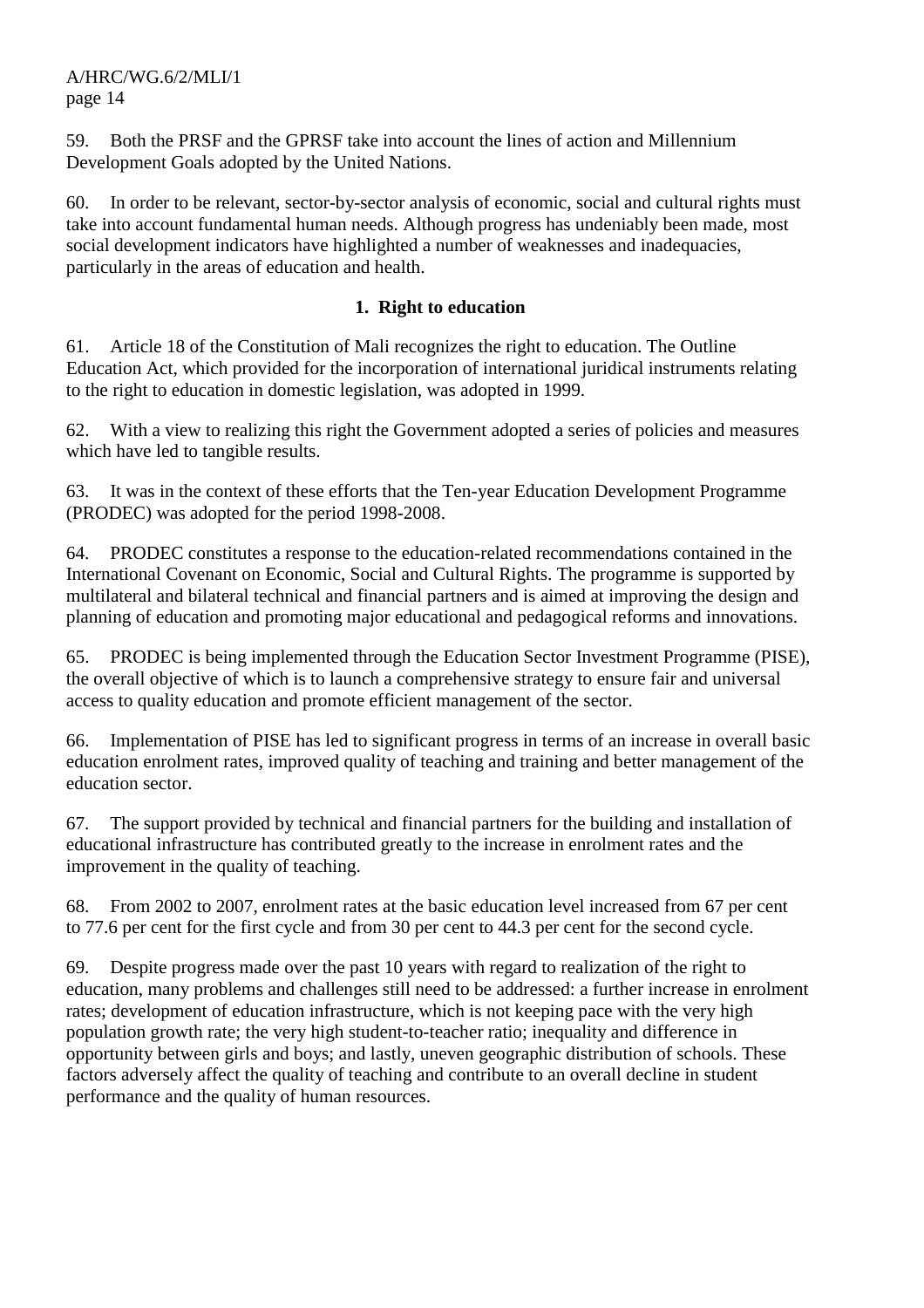## **2. Right to food and right to health**

70. In order to ensure food security, the Government has established a special department known as the Office of the Commissioner for Food Security. The policies and measures devised and implemented by that body have had a positive impact on the level of food supplies, particularly in communities deemed vulnerable.

71. In the area of health, in 1999 the Government, in collaboration with technical and financial partners, adopted the Health and Social Development Programme (PRODESS).

72. Implementation of that programme has made health services in the various health districts more geographically and financially accessible, increased the availability of qualified human resources and of medications and vaccines, and improved the quality of care in hospitals and health centres. The percentage of the population having access to a basic health-care centre within a radius of 15 km increased from 68 per cent in 2002 to 75 per cent in 2005.

73. The Government has also adopted measures to provide, free of charge, caesarean sections, tuberculosis treatment, antiretroviral drugs and malaria treatment for pregnant women and children under 5.

74. Although such measures have had a positive impact on the health of the population, more remains to be done given the scale of health sector needs.

## **3. Right to work and to social protection**

75. Employment is a problem area of major concern to the authorities. The Poverty Reduction Strategy Framework and the Growth and Poverty Reduction Strategy Framework both make job creation a priority.

76. National employment policy has five main pillars: job creation at the local level, promotion of labour-intensive activities, vocational and technical training, business development and employment in the informal sector.

77. The Youth Employment Promotion Agency was established to address the high level of unemployment among young people and is currently implementing a Youth Employment Programme (PEJ).

78. Some progress has been made, but unemployment, particularly among young people, remains a concern for the Government. Depending on area, the unemployment rate varies between 9 and 11 per cent.

79. In the area of social protection, Mali adopted a Declaration on National Social Protection Policy in 2002 and a National Plan of Action to Extend Social Protection in 2004, as well as category-specific measures or facilities to ensure provision for social risks.

80. The Plan of Action is aimed at extending social security coverage to those not currently eligible and to the poor. In spite of the Government's stated political will to expand social protection, progress has been limited because of the low incomes of those eligible for social benefits and the low level of social security and welfare payments.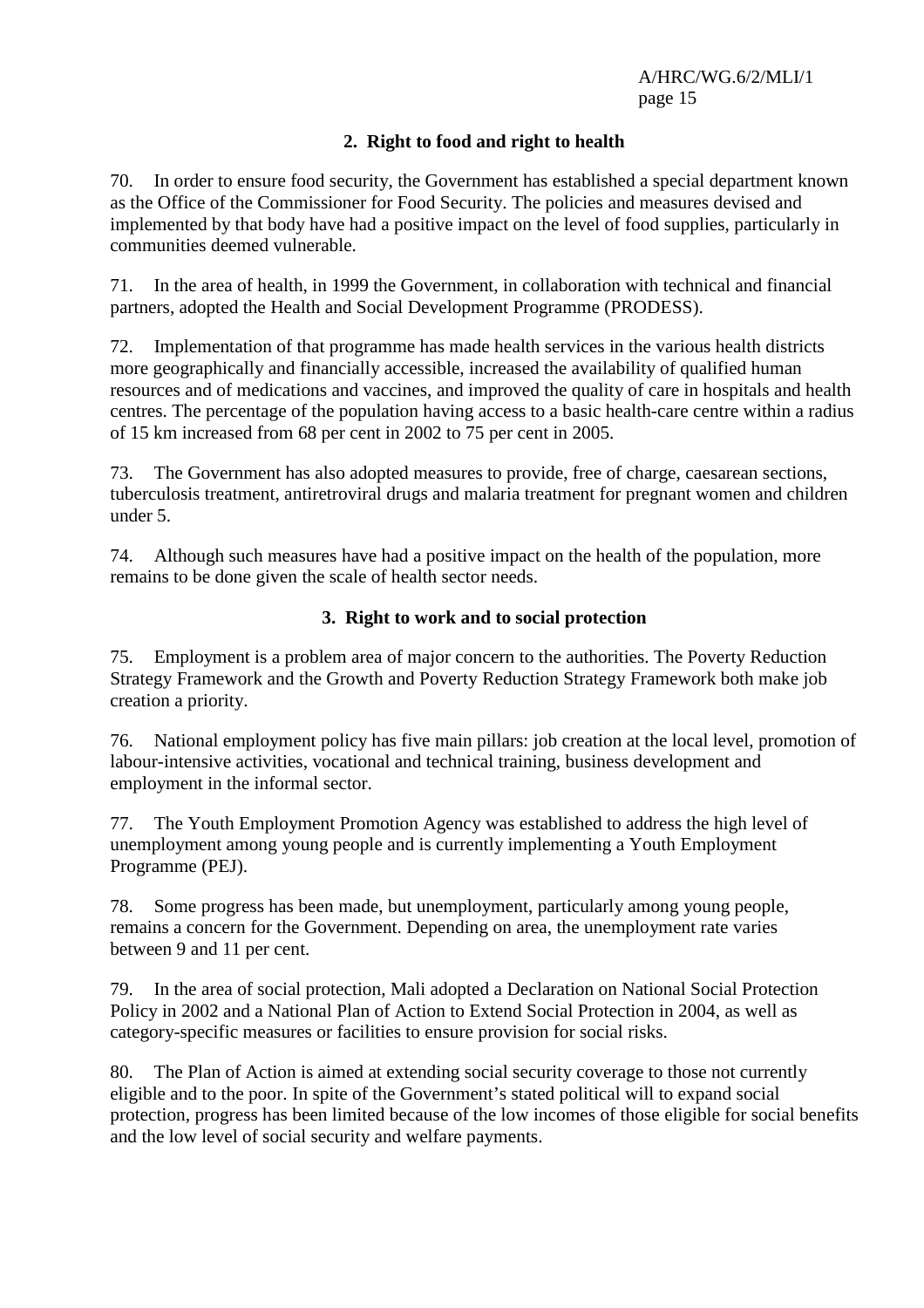## **4. Right to housing**

81. In order to improve access to housing, the Government has launched a programme to build social housing for low-income groups. Between 2002 and 2006, 4,060 social housing units were built. The results achieved are still unsatisfactory given the scale of the needs in this area. Other housing programmes are being implemented, with the aim of building more than 10,000 housing units between 2007 and 2012.

## **C. Advancement and protection of women and children**

82. Despite an ongoing political commitment to the advancement and protection of women and children, the emergence of a dynamic women's civil society sector and the adoption of anti-discrimination measures, efforts are still needed to overcome obstacles such as the weight of tradition and the high illiteracy rate among women.

83. A Ministry for the Advancement of Women, Children and the Family was established specifically to promote equality between men and women, effectively combat gender-based discrimination and provide greater protection to women and children. At the same time, gender and development counsellors and focal points were established in ministerial departments with a view to ensuring the mainstreaming of the gender perspective in sectoral development programmes and projects.

84. Following consideration of the periodic report of Mali submitted to the Committee on the Elimination of Discrimination against Women in January 2006, the Committee made a number of recommendations to the Government, in particular with regard to the inclusion of a definition of discrimination against women in line with article 2 of the Convention on the Elimination of All Forms of Discrimination against Women, the adoption of the draft Personal and Family Code, measures to ensure women's access to health services, education, safe drinking water and credit, and the adoption of legislation prohibiting female genital mutilation.

85. Appropriate measures are being implemented pursuant to those recommendations.

86. Despite these efforts, the effects and legacy of certain traditional practices, the application of customary law in matters of succession, and certain provisions of the Marriage and Guardianship Code, in force since 1962, perpetuate discriminatory practices against women. For example, levirate and sororate marriages are still practised in traditional society, despite education and awarenessraising campaigns undertaken by the Government, civil society organizations and NGOs.

87. In order to harmonize the Marriage and Guardianship Code with the relevant provisions of the Constitution and international legal instruments, the Government, in collaboration with civil society organizations, has drawn up a preliminary draft Personal and Family Code, which is being considered by a commission representing different strands of opinion, with a view to obtaining comments and suggestions. Following this process, the preliminary draft, which provides for the elimination of all discriminatory provisions relating to women and children, will be submitted to the Council of Ministers for approval.

88. The main objective of the reform is to ensure respect for the specific rights of women and children. It will ultimately require a review of all discriminatory statutes and the drafting of new provisions to remedy any gaps in the law.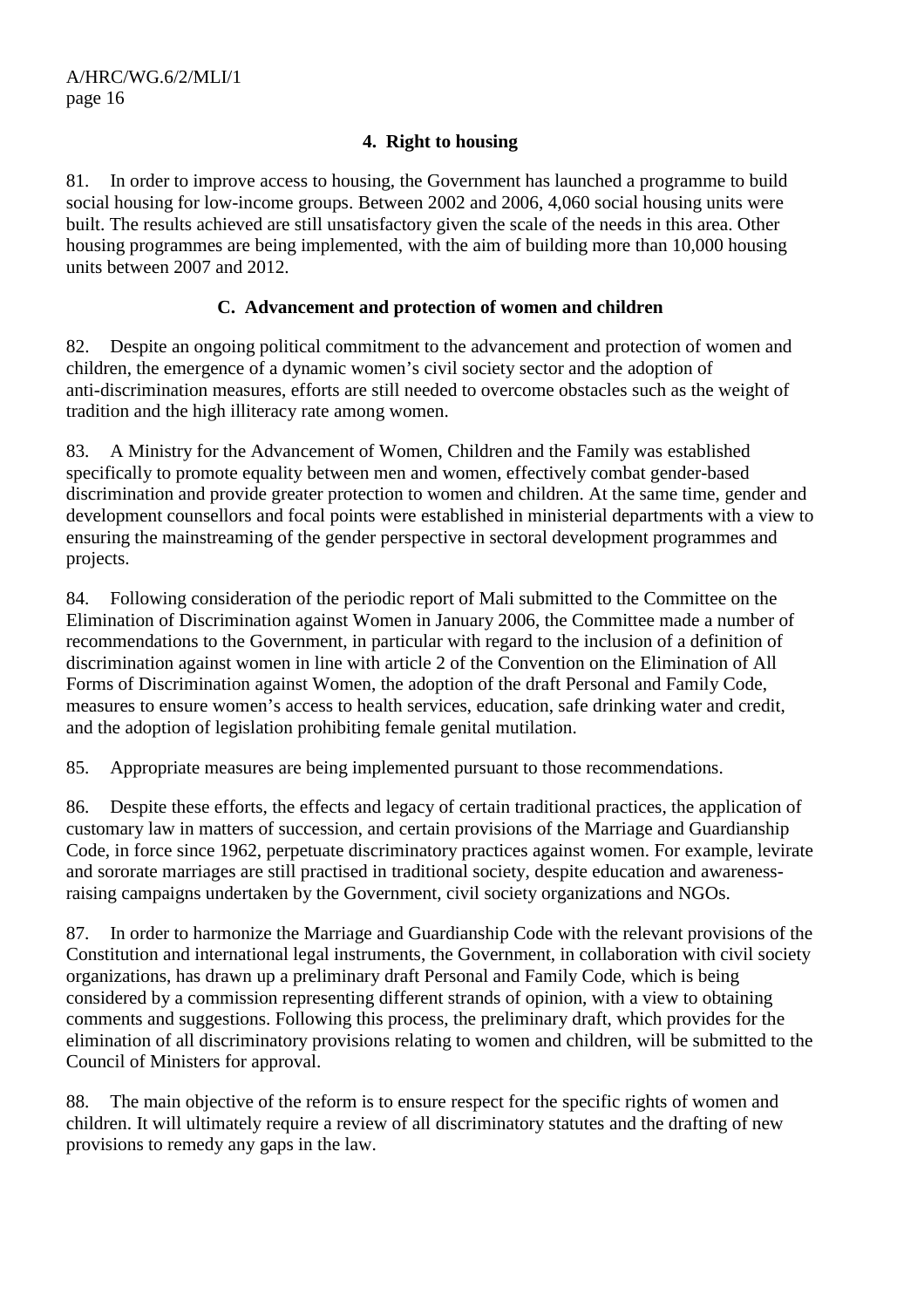89. Regarding women's participation in political life, although equal representation in public and political life has not yet been instituted, the Institutional Development Programme under way in Mali provides for the introduction of a gender-based approach in State institutions. That approach is exemplified by Act No. 06-044 of 4 September 2006 on the Electoral Act, and Act No. 05-047 of 18 August 2005 concerning the Charter for Political Parties, which includes measures to encourage political parties to put forward women candidates in the various elections. As a result, the number of women candidates and elected representatives should increase.

90. In spite of the criminalization of all forms of violence in the Criminal Code, acts of domestic violence against women and children still occur in Mali. The Government has therefore adopted a National Plan to Combat Violence against Women and Girls with a view to eliminating domestic violence. The implementation of the Plan, which covers the period 2006 to 2011, has led to encouraging results which must be consolidated by the adoption of a specific law on domestic violence.

91. In the area of the rights of the child, a child's most basic right is the right to have his or her birth registered. The rate of birth registrations nevertheless remains too low, in particular in rural areas.

92. The increase in the availability of government services to the population as a result of decentralization, the registration of births free of charge and citizenship education campaigns have, however, led to an improvement in the situation.

93. Mali is a party to several legal instruments containing provisions relating to protection of children's and women's health. The Constitution of 25 February 1992 guarantees the physical integrity of the person and the Criminal Code punishes offences against the person by virtue of its provisions relating to assault and battery. Despite these legal provisions, female genital mutilation continues to be practised because it is deeply rooted in Malian cultural practice. While the Government recognizes the need to adopt a law prohibiting female genital mutilation, it has given priority to public education and awareness-raising campaigns rather than the adoption of repressive measures whose application in the field cannot be guaranteed without the support of all segments of society.

94. It was in this context that Government Order No. 02-053/P-RM of 4 June 2002 established the National Programme to Combat the Practice of Excision. The programme, based on an approach which combines education and concrete actions, has already succeeded in reducing excision rates from 94 per cent to 85 per cent between 1996 and 2006.

95. Mali is also a party to the various international and regional instruments relating to protection of the child, in particular in the areas concerned with action to combat child labour and child trafficking. At the same time, efforts have been undertaken to harmonize domestic legislation with the international legal instruments ratified by Mali. To that end, the Act on the criminal responsibility of minors and the establishment of juvenile courts was reviewed and Order No. 02-062 of 5 June 2002, the Child Protection Code, was adopted.

96. Following its consideration of the periodic report of Mali in January 2007, the Committee on the Rights of the Child made recommendations concerning procedures for the registration of children, the prohibition of female genital mutilation, the elimination of sexual exploitation of children, and the establishment of a juvenile justice system.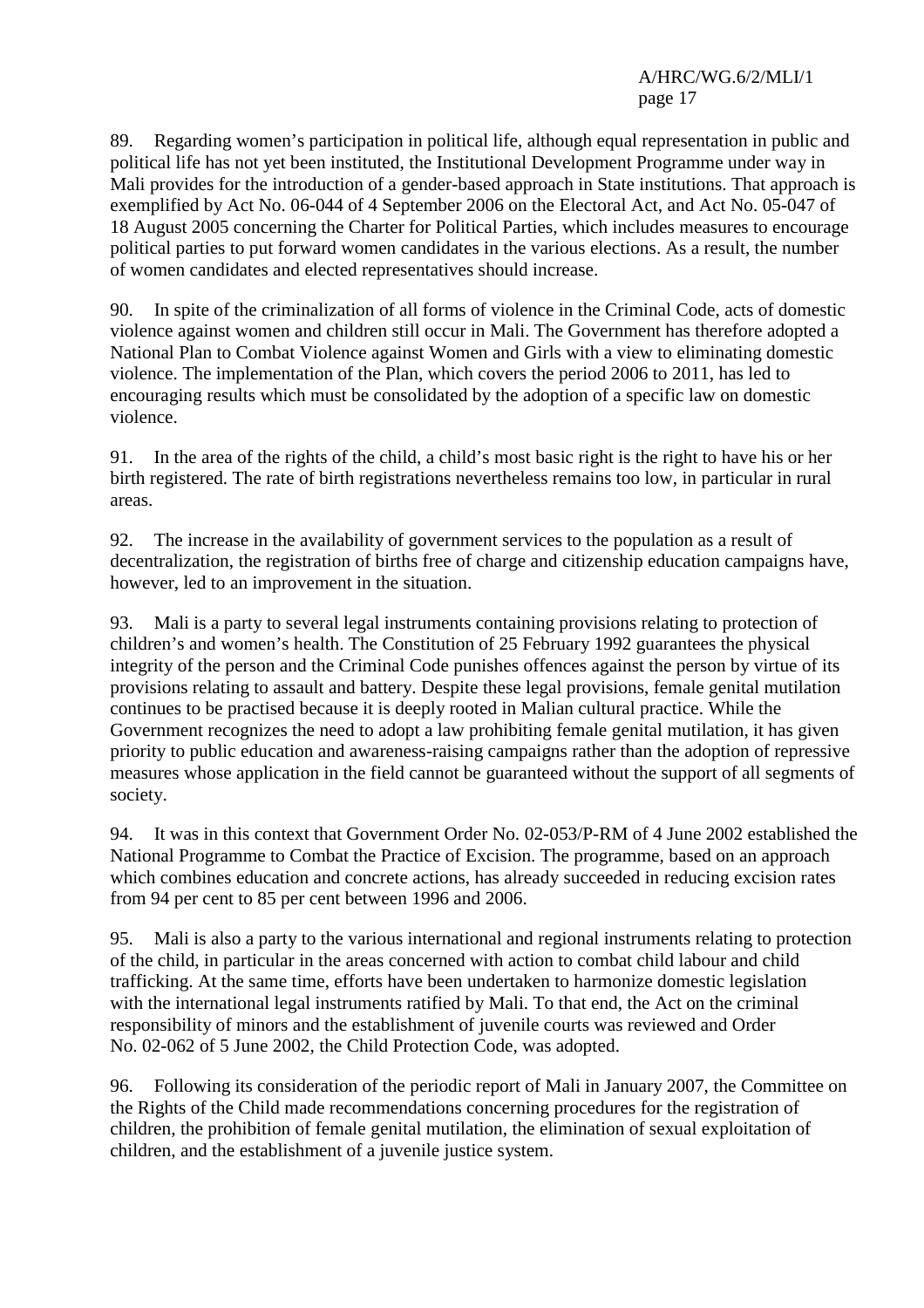97. Arrangements are in hand to develop a plan of action for the implementation of all those recommendations.

98. The following measures have been adopted with a view to giving effect to the international legal instruments and national legislation:

- Establishment in Bamako of a juvenile court and two specialized detention, re-education and rehabilitation centres for male minors and for girls and women in conflict with the law. The court in Bamako district is currently the only one of its kind. Given the need to provide better protection to children, it is urgently necessary to extend these measures to other regions.
- Provision of separate quarters for minors in prisons throughout the country.

99. In the framework of efforts to combat child labour and child trafficking, Mali has introduced a national programme and signed bilateral and regional cooperation agreements to combat cross-border child trafficking more effectively. A special travel document is required for children under the age of 18 to leave the country.

100. In addition, community-based child protection mechanisms have been put in place in known child-trafficking areas in order to reinforce the Government's actions.

101. Despite these measures, protecting children remains an enormous challenge. Malian attitudes towards child labour have traditionally been favourable, as work is viewed as a form of education or apprenticeship for children, which makes it difficult to fight against this scourge. Education and sensitization of the population are therefore important.

102. Child begging is a growing source of concern in Mali. The practice of begging by madrasa pupils and the children of indigent parents has become a form of child labour and exploitation, although it is against the law.

103. The implementation of the Mali-UNICEF cooperation programme for women and children has made a significant contribution to the achievement of the objectives established by the Government.

## **D. Raising public awareness of human rights**

104. A variety of actors are involved in promoting and protecting human rights through training, dissemination of human rights instruments and campaigns to raise awareness of human rights aimed at the general public and at the information, communication and media sectors.

105. The main function of the National Human Rights Commission is to contribute to the promotion and protection of human rights and to prevent torture and other cruel, inhuman or degrading treatment or punishment. To that end, it conducts information, education and communication campaigns aimed at raising awareness among public officials and the general population. Similar campaigns are undertaken with a view to preventing torture.

106. To build national capacity in the area of human rights, Mali has launched, in collaboration with the United Nations Development Programme (UNDP), a project for the promotion and protection of human rights (APPDH project).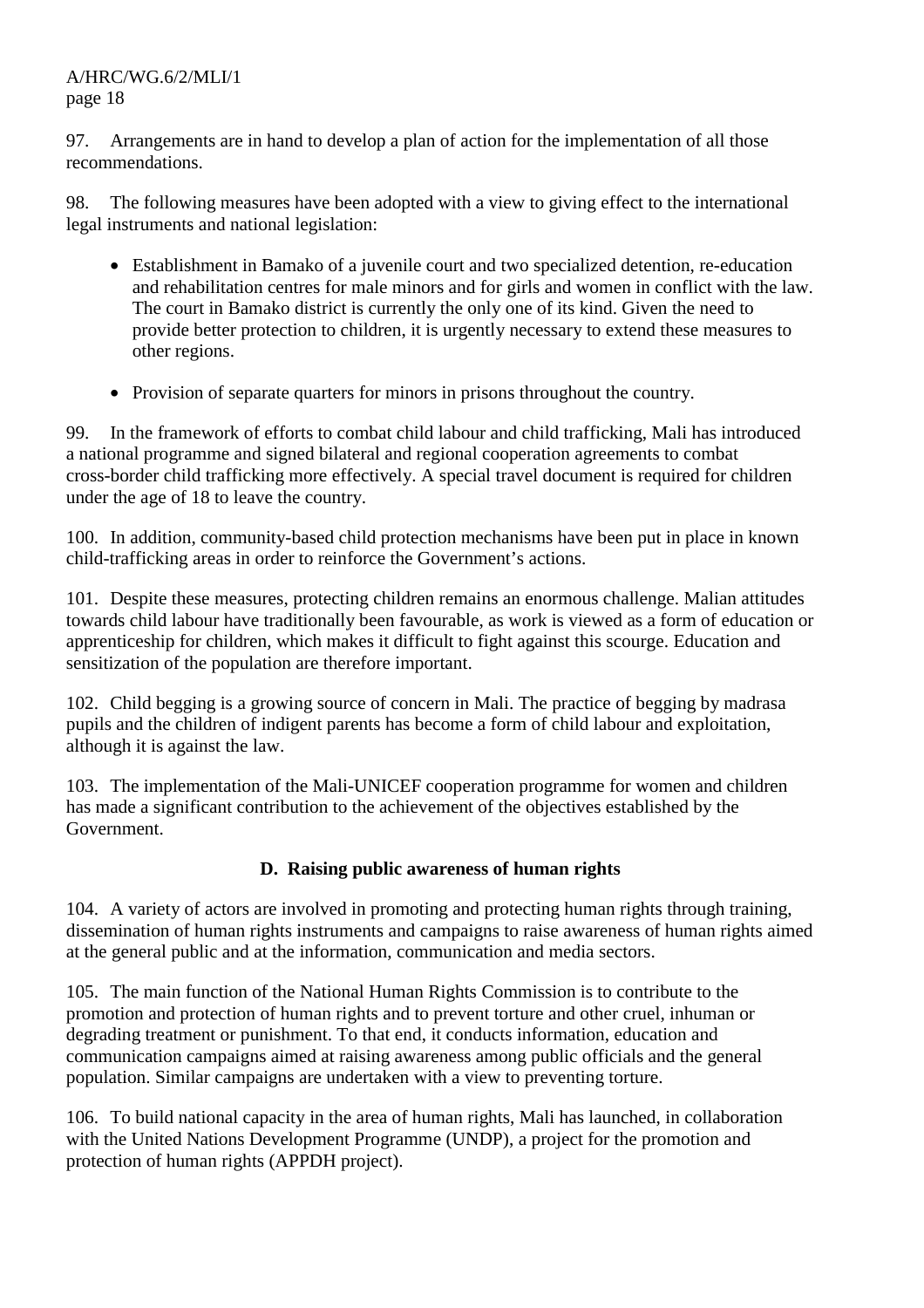107. This project furthers the promotion and protection of human rights by enhancing the capacity of government entities and non-governmental organizations to improve the human rights situation and strengthen the rule of law in Mali. The project's strategies include awareness-raising and training.

108. The introduction of education on citizenship, democracy, human rights and peace in educational curricula is one of the approaches being used by the Government to raise public awareness and understanding of human rights and international humanitarian law.

#### **III. COOPERATION WITH HUMAN RIGHTS MECHANISMS**

#### **A. National level**

109. The National Human Rights Commission and the other civil society organizations working in the area of human rights, in particular human rights advocacy organizations, carry out their activities with complete freedom. They are also involved in formulating laws and preparing the reports that the Government submits to treaty bodies.

#### **B. Regional level**

110. Mali participates regularly in sessions of the African Commission on Human and Peoples' Rights and has submitted reports on the implementation of the African Charter on Human and Peoples' Rights. Mali has also ratified the Protocol on the Establishment of an African Court on Human and Peoples' Rights and has submitted a declaration accepting the competence of the Court to receive cases instituted by individuals and NGOs.

111. In the framework of its efforts to promote human rights, Mali received a delegation from the African Commission on Human and Peoples' Rights in 2004 and the Commission's Special Rapporteur on Refugees, Asylum-seekers and Internally Displaced Persons in Africa in 2007. The latter conducted an inquiry into the situation of Mauritian refugees in Mali.

## **C. International level**

112. Mali has submitted initial and periodic reports on its implementation of the following international legal instruments: International Covenant on Civil and Political Rights, International Convention on the Elimination of All Forms of Racial Discrimination, Convention on the Elimination of All Forms of Discrimination against Women, Convention on the Rights of the Child, International Convention on the Protection of the Rights of All Migrant Workers and Members of Their Families and various International Labour Organization (ILO) conventions.

113. However, the Government is not up to date in the submission of all reports due, and it has submitted no reports to some treaty bodies. This situation is attributable to technical difficulties encountered by the national authorities responsible for compiling initial and periodic reports. The Government intends shortly to create a permanent inter-ministerial committee to support the preparation of reports to treaty bodies.

114. As regards cooperation with special procedures, the Government has to date received no requests for visits in connection with special procedures mandates.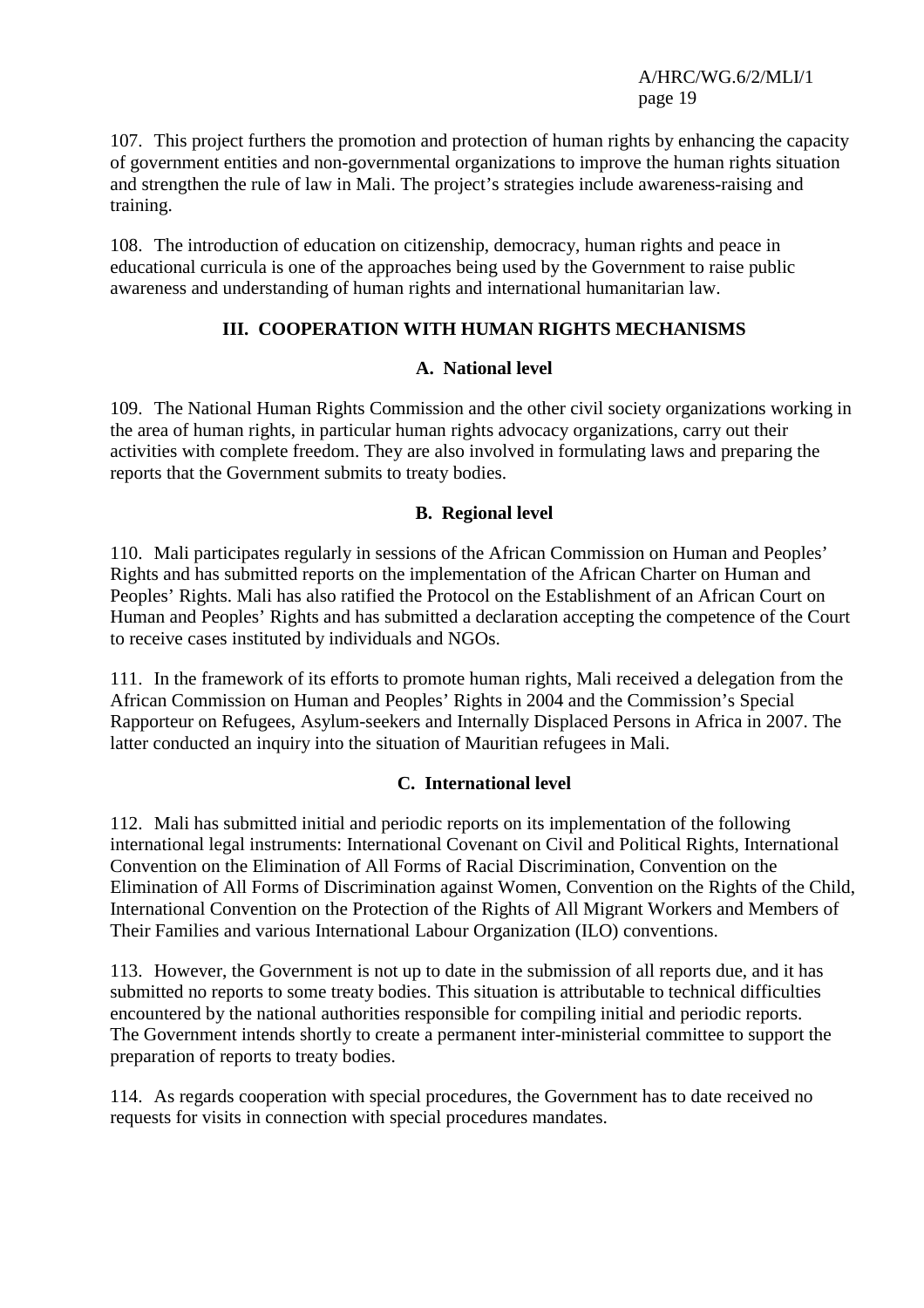## **IV. PROGRESS, GOOD PRACTICES, DIFFICULTIES AND CONSTRAINTS**

#### **Progress and good practices**

115. Experience with democracy and the rule of law in Mali since 1992 has yielded progress and good practices with regard to the promotion and protection of human rights.

#### **1. Progress**

116. Consistent political will for the consolidation of democracy and the promotion and protection of human rights:

- Regulatory and institutional framework favourable to the protection and promotion of human rights
- Regular free and transparent democratic elections
- Establishment of a full multiparty system and strengthening of the status of opposition political parties
- Very liberal laws concerning the formation of political parties and associations
- Diversity of media and freedom of press and expression
- Strengthening of the judiciary and its capacity for intervention in human rights protection matters, and adoption of a code of ethics for judges
- Establishment in 1984 of a moratorium on enforcement of the death penalty and introduction by the Government of draft legislation to abolish capital punishment
- Rise in school enrolment rates in general and among girls in particular
- Increase in health-care coverage rates and provision free of charge of caesarean sections, antiretroviral drugs, and treatment for tuberculosis and malaria for pregnant women and for children under 5 years of age
- Growth in the proportion of the population with access to safe drinking water (from 57 per cent in 2002 to 68 per cent in 2006)
- Ongoing capacity-building for State and non-State actors involved in the promotion and protection of human rights
- Development of a draft personal and family code
- Mainstreaming of the gender perspective within institutions and political parties
- Implementation of the National Plan to Combat Violence against Women and Girls (2007-2011) and the National Programme to Combat the Practice of Female Genital Mutilation
- Introduction of voluntary coverage under some insurance schemes of the National Social Welfare Institute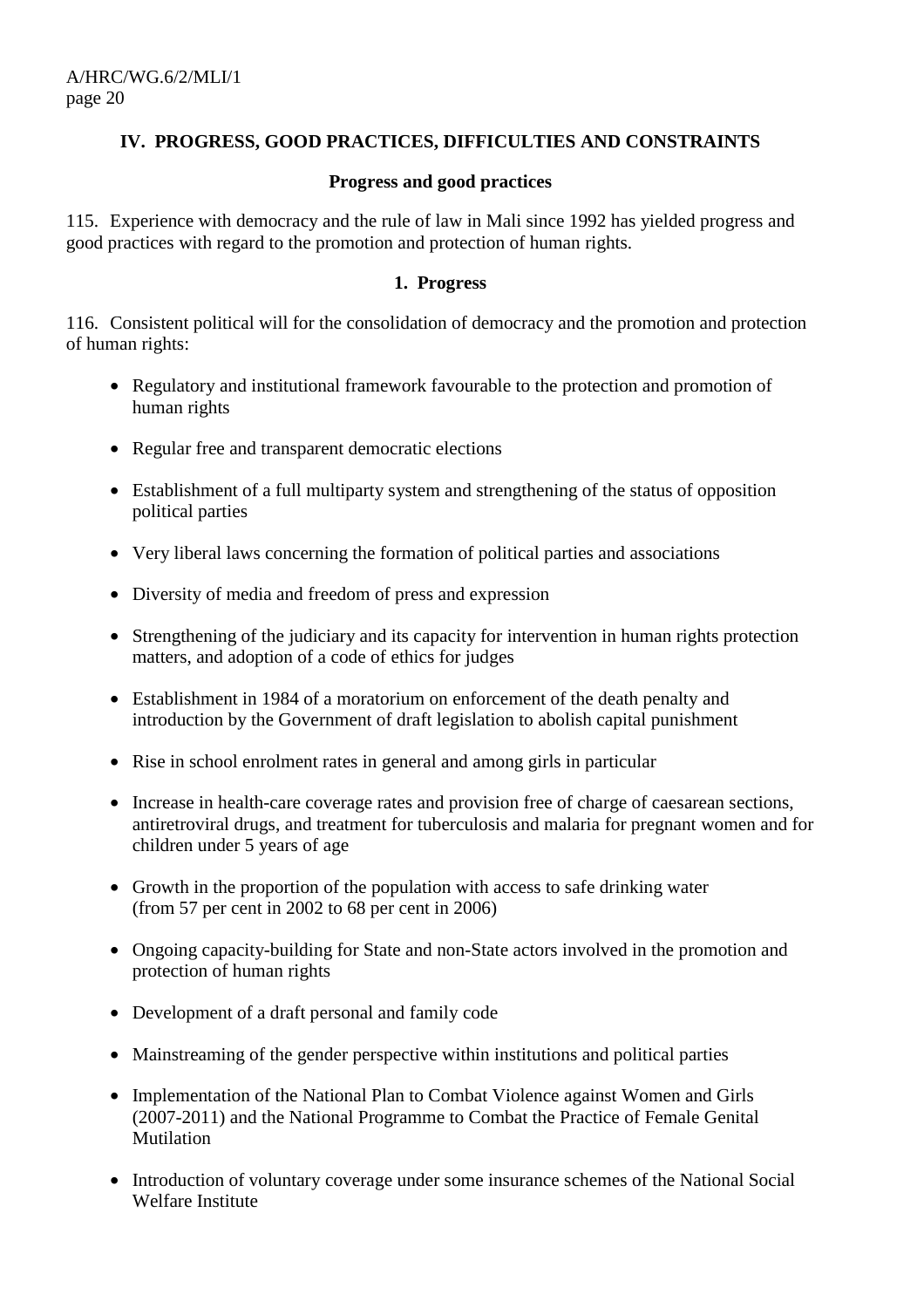- Ratification of all the main conventions of the International Labour Organization
- Adoption of the Child Protection Code, which deals, inter alia, with the trafficking of children and child labour, and signing of bilateral and multilateral agreements to combat cross-border child trafficking
- Establishment of a separate detention centre in the district of Bamako for women and children in conflict with the law
- Establishment of the National Human Rights Commission
- Vibrancy of civil society organizations working in the area of human rights

#### **2. Good practices**

- 117. Regular meetings of the Forum for Democratic Discussion in the framework of:
	- Observance of Human Rights Day, 10 December
	- Adoption and implementation of a decentralization policy conducive to the establishment of a true grass-roots democracy and to public participation in the management of community affairs
	- Constructive dialogue with partners in the area of promotion and protection of human rights
	- Establishment of community surveillance mechanisms to prevent child trafficking
	- Organization of group marriage ceremonies in order to legalize customary and religious marriages
	- Initiation of the process of incorporating content relating to human rights, the culture of peace, democracy and citizenship in formal and informal educational programmes
	- Conclusion of a solidarity agreement for growth and development between the Government and social partners
	- Establishment in 2003 of the Office of the Auditor General, a genuine oversight body, independent of all public authorities, which is responsible for strengthening the administrative machinery for combating corruption and financial and economic crime
	- Training for parajurists and creation of information, counselling and legal aid centres for poor women
	- Programme of distribution of free grain to disadvantaged populations
	- Establishment of grain banks in various communities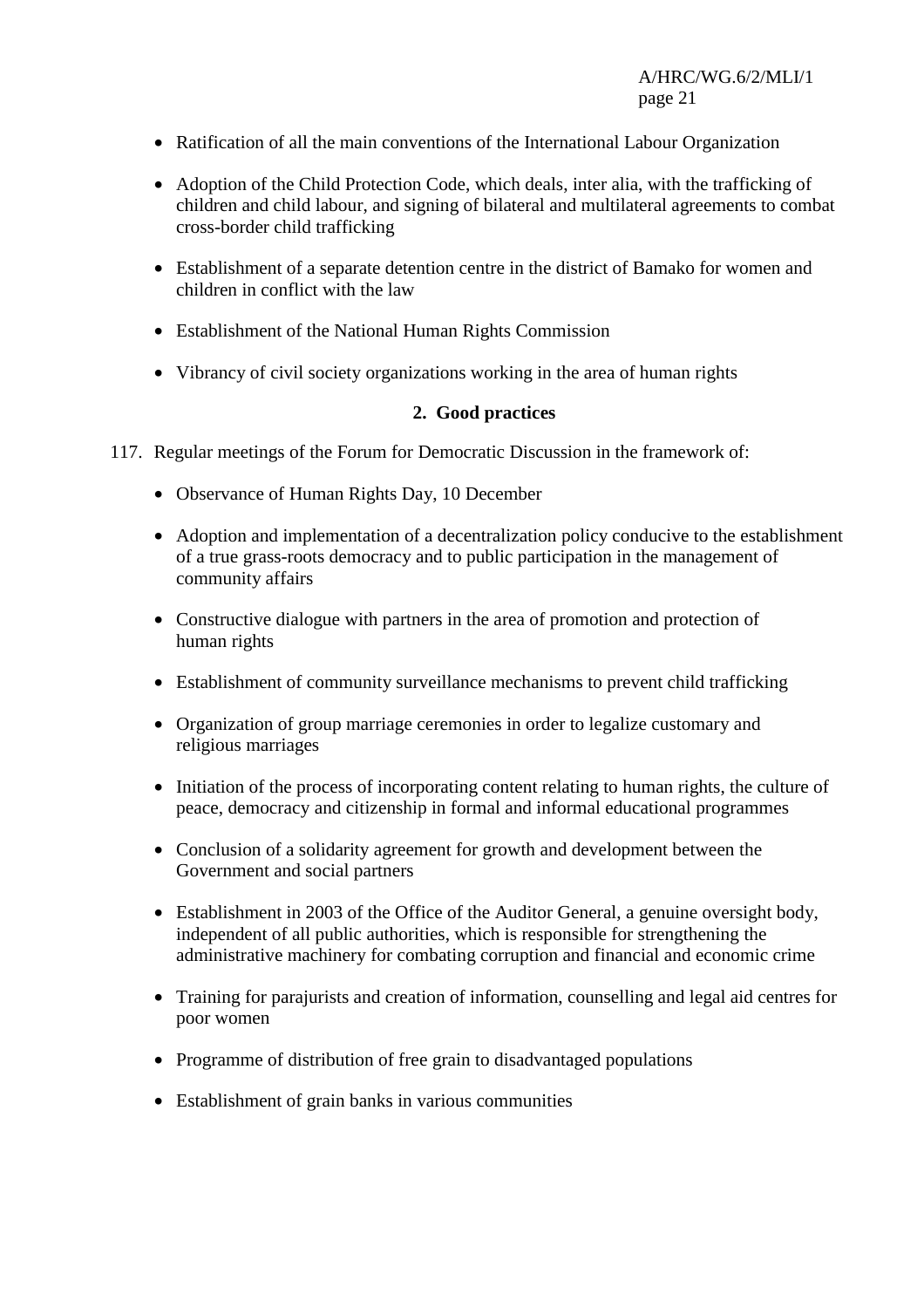## **3. Difficulties and constraints**

118. Mali continues to face a number of difficulties and constraints which are linked directly to its economic situation, its sociocultural context and the persistence of certain traditional practices. These difficulties and constraints are:

- Poverty, high rates of illiteracy, the weight of traditions, youth unemployment, etc.
- Slow and cumbersome judicial procedures, and limited citizen access to the justice system
- National legislation not harmonized with international human rights instrument
- Texts of ratified instruments not published
- Human rights and human rights mechanisms little or poorly understood by the majority of the population
- Weak operational capacity among State and non-State actors involved in the promotion and protection of human rights
- Conflict between modern and customary law in some areas
- Weak civil registry system
- Persistence of traditional practices such as female genital mutilation, levirate, sororate and child labour
- Existence of press offences, which need to be decriminalized
- The Government has tabled draft legislation that would abolish capital punishment, but public opinion on the issue remains divided
- Persistence of corruption, fraud and conduct incompatible with civic obligations
- Recurrent threats to peace and security, particularly in the northern part of the country

## **V. PRIORITIES, INITIATIVES AND COMMITMENTS**

119. To address the difficulties and constraints mentioned above, the Government is taking appropriate action, or plans to do so, in the following areas:

- Strengthening institutional support for the National Human Rights Commission and applying for its accreditation by the International Coordinating Committee of National Human Rights Institutions
- Stepping up action to eliminate discrimination against women, violence against women and the practice of female genital mutilation
- Support for implementation of the Ten-year Justice Development Programme (PRODEJ) and other programmes for the promotion and protection of human rights